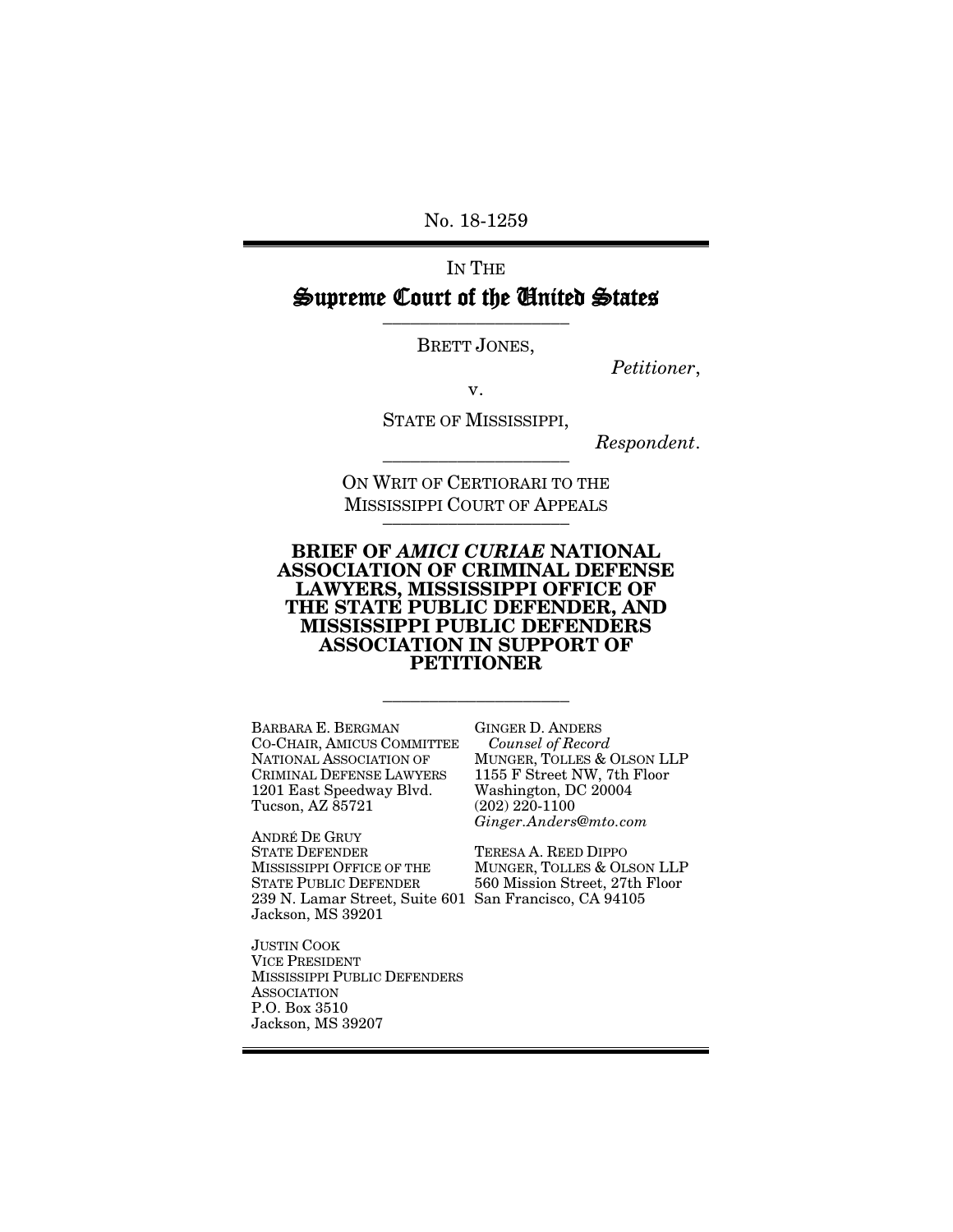#### i TABLE OF CONTENTS

|     |           | <b>INTRODUCTION AND SUMMARY OF</b>                                                                                                       |  |
|-----|-----------|------------------------------------------------------------------------------------------------------------------------------------------|--|
|     |           |                                                                                                                                          |  |
| I.  |           | MISSISSIPPI COURTS SENTENCE<br><b>JUVENILE OFFENDERS TO LIFE</b><br>WITHOUT PAROLE REGARDLESS OF<br>PERMANENT INCORRIGIBILITY6           |  |
|     | A.        | Mississippi Courts Ignore Permanent                                                                                                      |  |
|     | <b>B.</b> | Mississippi Courts Assume Life<br>Without Parole Is An Appropriate<br>Sentence for Juveniles 14                                          |  |
|     | C.        | When Mississippi Courts Apply<br>The Correct Framework, They<br>Find That Life Without Parole Is<br>Rarely Appropriate, As <i>Miller</i> |  |
| II. |           | STATE COURTS THAT REQUIRE A<br><b>FINDING OF PERMANENT</b><br><b>INCORRIGIBILITY RELIABLY</b>                                            |  |
|     | A.        | A Required Determination of<br><b>Permanent Incorrigibility</b><br>Reduces the Risk of<br>Unconstitutional Life-Without-                 |  |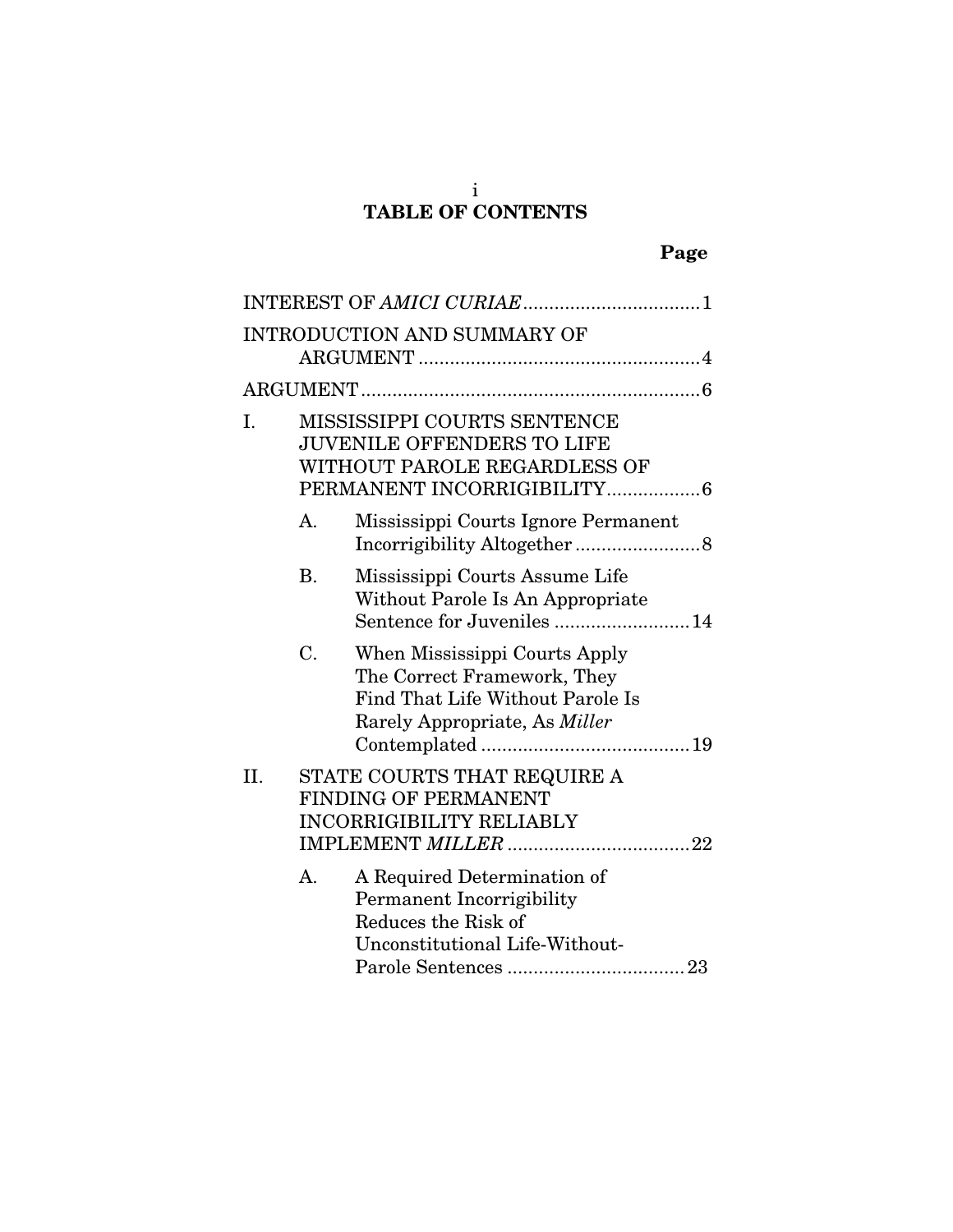|     | <b>Sentencers Retain Discretion</b><br>В.<br>To Impose Constitutional Life-<br>Without-Parole Sentences27           |      |
|-----|---------------------------------------------------------------------------------------------------------------------|------|
| TH. | A DETERMINATION OF<br>PERMANENT INCORRIGIBILITY<br>IS CRITICAL TO CONSISTENTLY<br><b>IMPOSE LIFE-WITHOUT-PAROLE</b> |      |
|     |                                                                                                                     | - 29 |
|     |                                                                                                                     |      |

ii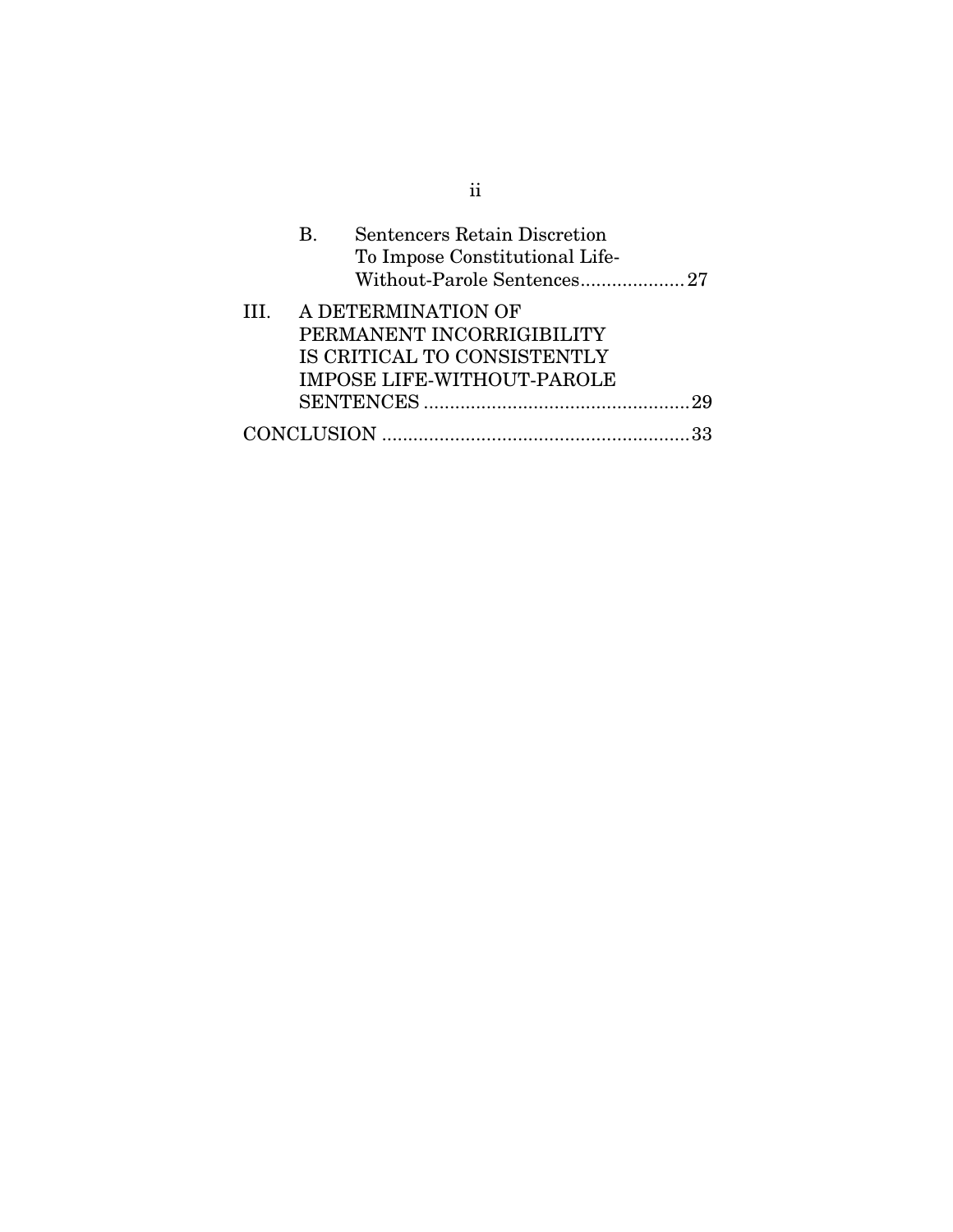### iii TABLE OF AUTHORITIES

Page(s)

# FEDERAL CASES

| Campbell v. Ohio,         |
|---------------------------|
|                           |
| Clemons v. Mississippi,   |
|                           |
| Eddings v. Oklahoma,      |
|                           |
| Graham v. Florida,        |
| Gregg v. Georgia,         |
|                           |
| Miller v. Alabama,        |
|                           |
| Montgomery v. Louisiana,  |
|                           |
| Penry v. Lynaugh,         |
|                           |
| Roper v. Simmons,         |
|                           |
| Schriro v. Summerlin,     |
|                           |
| United States v. Briones, |
|                           |
|                           |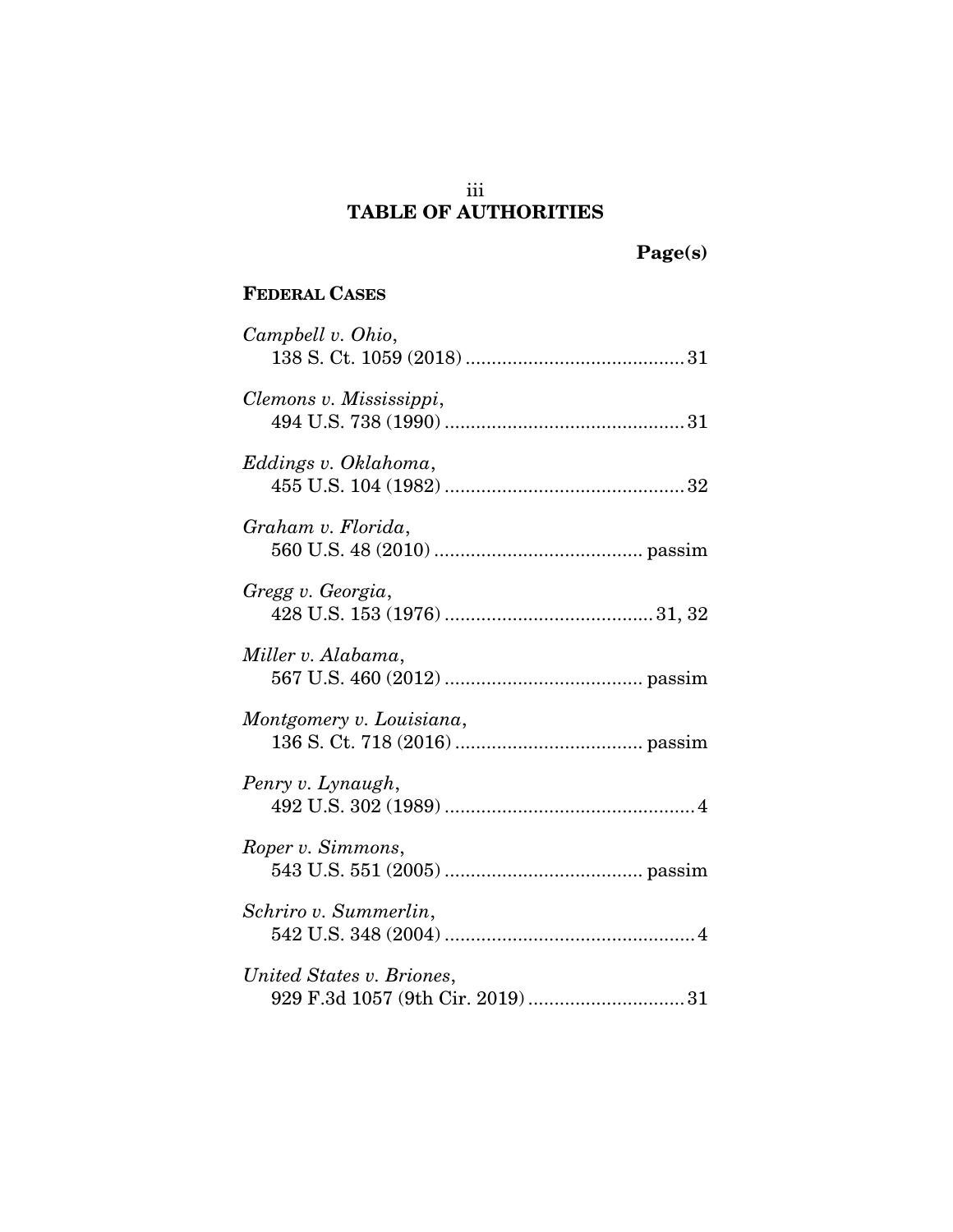# iv TABLE OF AUTHORITIES (continued)

Page(s)

# STATE CASES

| Bell v. State,                                                |
|---------------------------------------------------------------|
| Brady v. Mississippi,<br>No. 14-CI-15-0033-CEW (Miss. Cir.    |
| Chandler v. State,                                            |
| Chandler v. State,<br>No. 08491 (Miss. Cir. Ct. Oct. 9,       |
| Commonwealth v. Batts,<br>163 A.3d 410 (Pa. 2017)  23, 24, 31 |
| Commonwealth v. Moye,                                         |
| Commonwealth v. Smith,<br>2018 WL 3133669 (Pa. Super. Ct.     |
| Cook v. State,<br>242 So. 3d 865 (Miss. Ct.                   |
| Cook v. State, No. CI2013-0219 (Miss.                         |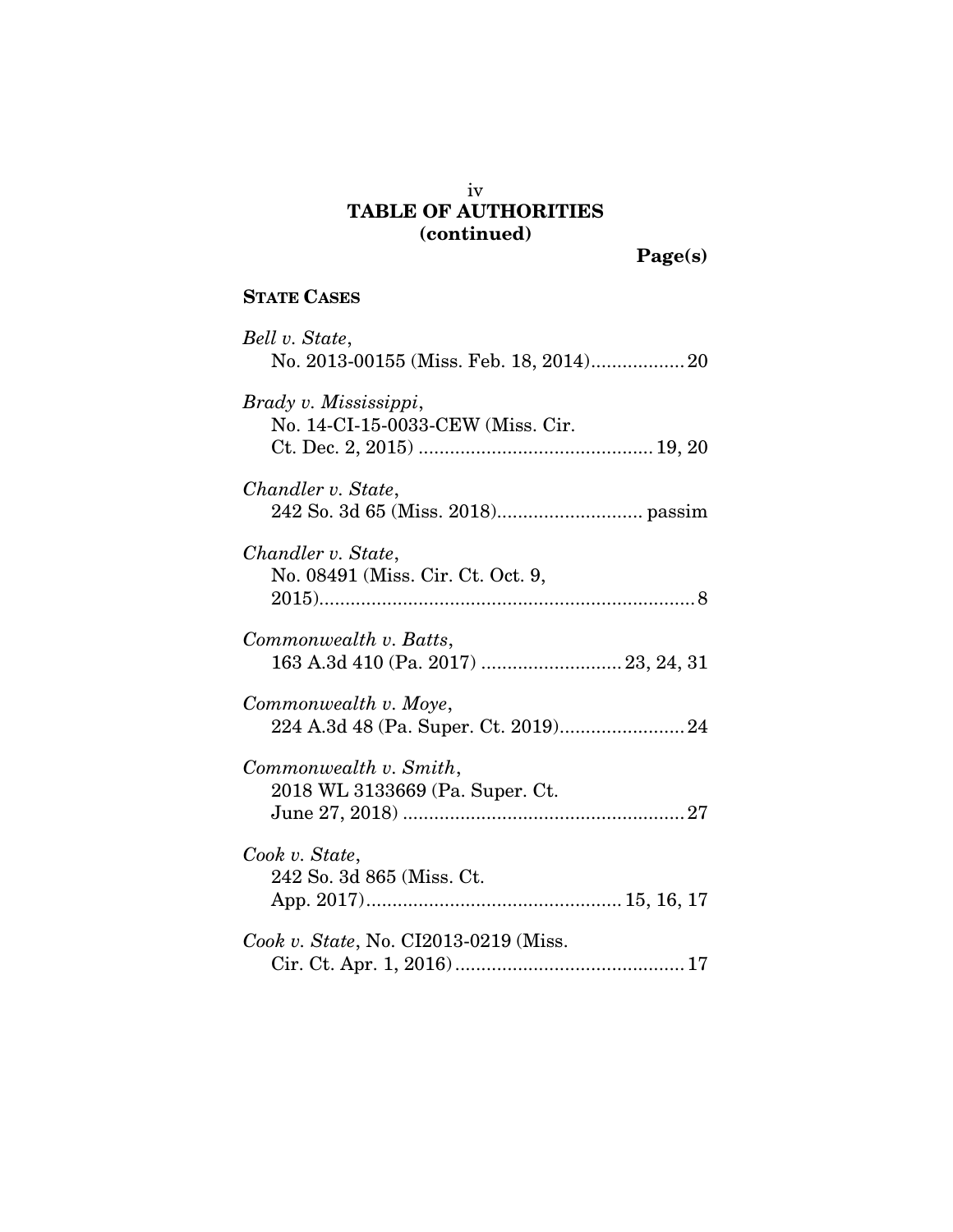## v TABLE OF AUTHORITIES (continued)

| Davis v. State,                                                |
|----------------------------------------------------------------|
| No. 2016-CA-00638 (Miss. Ct. App.                              |
| Horne v. State,<br>No. CI15-0038 (Miss. Oct. 26, 2015) 20      |
| Hudspeth v. State,<br>179 So. 3d 1226 (Miss. Ct. App. 2015) 18 |
| Jones v. State,                                                |
| Luna v. State,                                                 |
| Miller v. State,                                               |
| 2020 WL 2892820 (Miss. Ct. App.                                |
| Nunnery v. Nunnery,                                            |
| People v. Guye,                                                |
| 2019 WL 7246447 (Ill. App. Ct. Dec.                            |
| People v. Hixson,                                              |
| 2019 WL 2488015 (Ill. App. Ct. Jun.                            |
| People v. Holman,                                              |
|                                                                |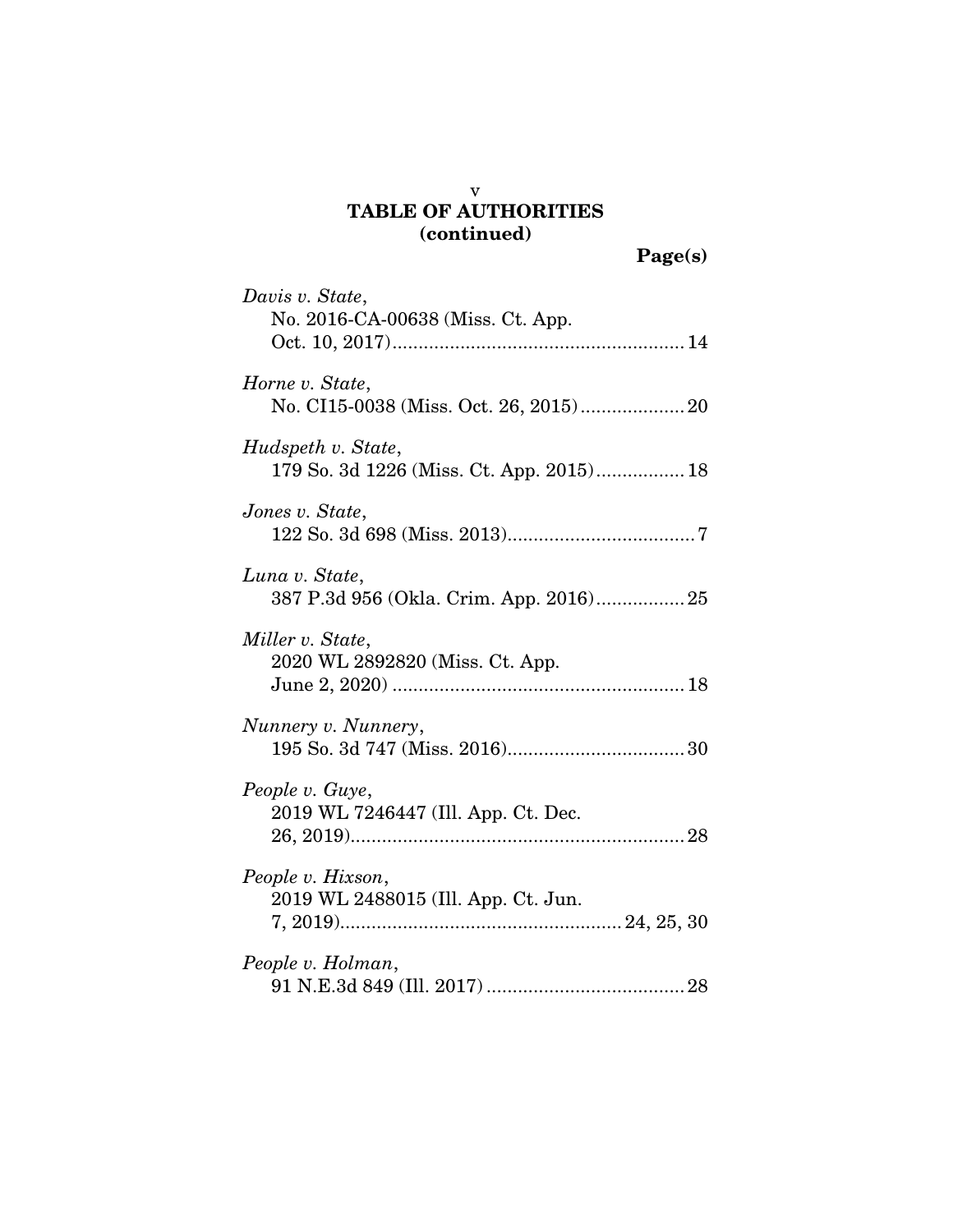# TABLE OF AUTHORITIES (continued)

| People v. Morris,                                                |
|------------------------------------------------------------------|
| People v. Paige,<br>2020 WL 1330418 (Ill. App. Ct. Mar.          |
| Scarborough v. State,<br>956 So. 2d 382 (Miss. Ct. App. 2007) 12 |
| Sen v. State,<br>301 P.3d 106 (Wyo. 2013) 26, 27, 31             |
| Shoemake v. State,<br>2019 WL 5884479 (Miss. Ct. App.            |
| State v. Williams,<br>No. 1998-10, 421 (2) (Miss. Cir. Ct.       |
| Stevens v. State,<br>422 P.3d 741 (Okla. Crim. App. 2018) 25, 26 |
| Stewart v. State,<br>No. 2013-0027 432 (21) (Miss. Cir.          |
| Veal v. State,<br>${\bf 784\ S.E.2d\ 403\ (Ga.\ 2016)26}$        |
| Wharton v. State,<br>2019 WL 6605871 (Miss. Dec. 5,              |

vi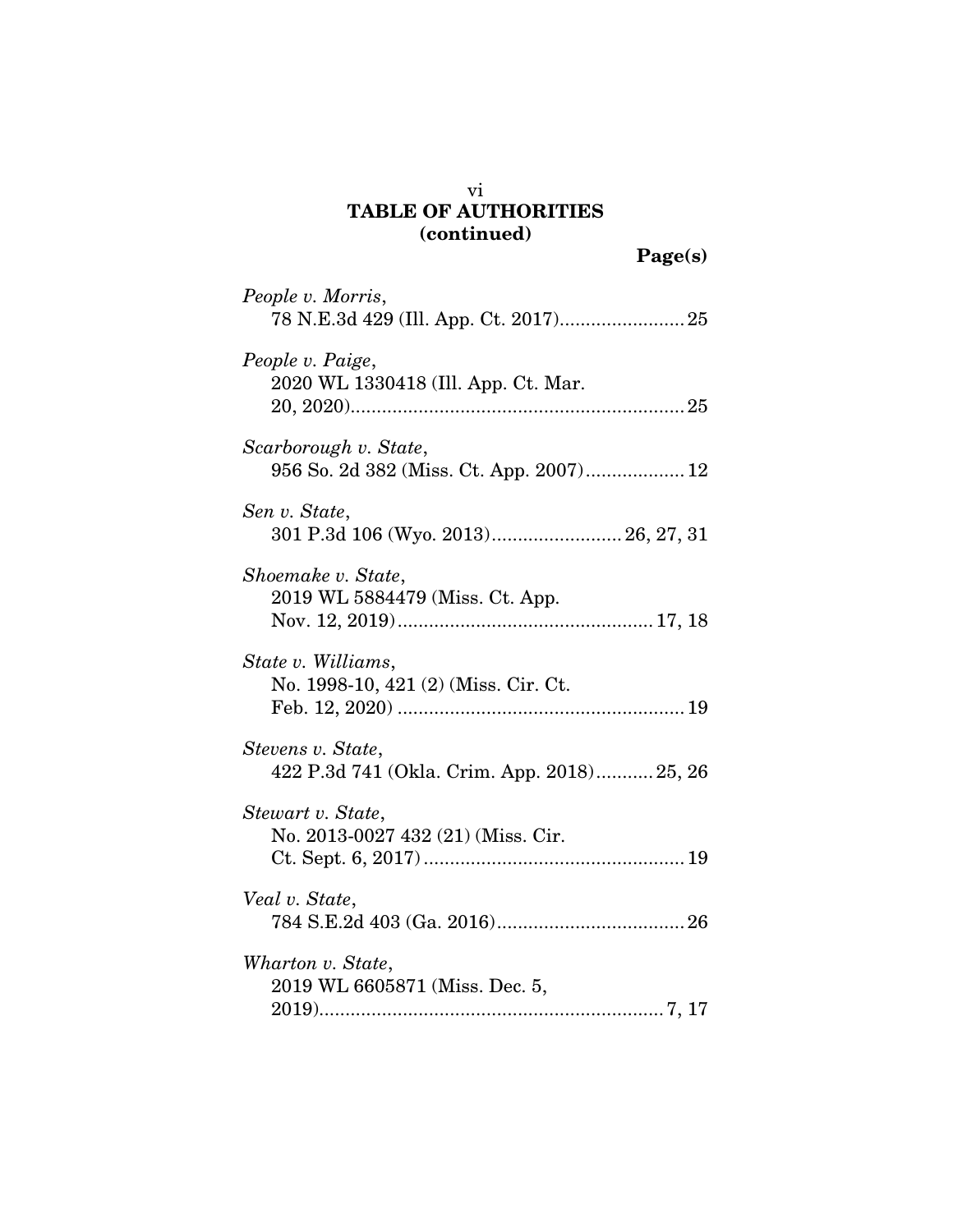## vii TABLE OF AUTHORITIES (continued)

Page(s)

| White v. State,                                                                                                                                                                                                     |
|---------------------------------------------------------------------------------------------------------------------------------------------------------------------------------------------------------------------|
| <b>STATE STATUTES</b>                                                                                                                                                                                               |
|                                                                                                                                                                                                                     |
|                                                                                                                                                                                                                     |
| <b>OTHER AUTHORITIES</b>                                                                                                                                                                                            |
| <i>Abuse of Discretion</i> , Black's Law                                                                                                                                                                            |
| Appendix to Petition for Writ of Certio-<br>rari, Chandler v. Mississippi,<br>No. 18-203 (U.S. Aug. 15, 2018) 8, 9, 10, 11                                                                                          |
| Appendix to Petition for Writ of Certio-<br>rari, Cook v. Mississippi,<br>No. 18-98 (U.S. July 20, 2018)  17                                                                                                        |
| Appendix to Petition for Writ of Certio-<br>rari, Davis v. Mississippi,<br>No. 17-1343 (U.S. Mar. 23, 2018) 12, 13, 14                                                                                              |
| Associated Press, Judge resentences man<br>in Sheridan killing, Casper Star-<br>Tribune (Jan. 17, 2014),<br>https://trib.com/ap/state/judge-<br>resentences-man-in-sheridan-<br>killing/article_de831056-915e-500f- |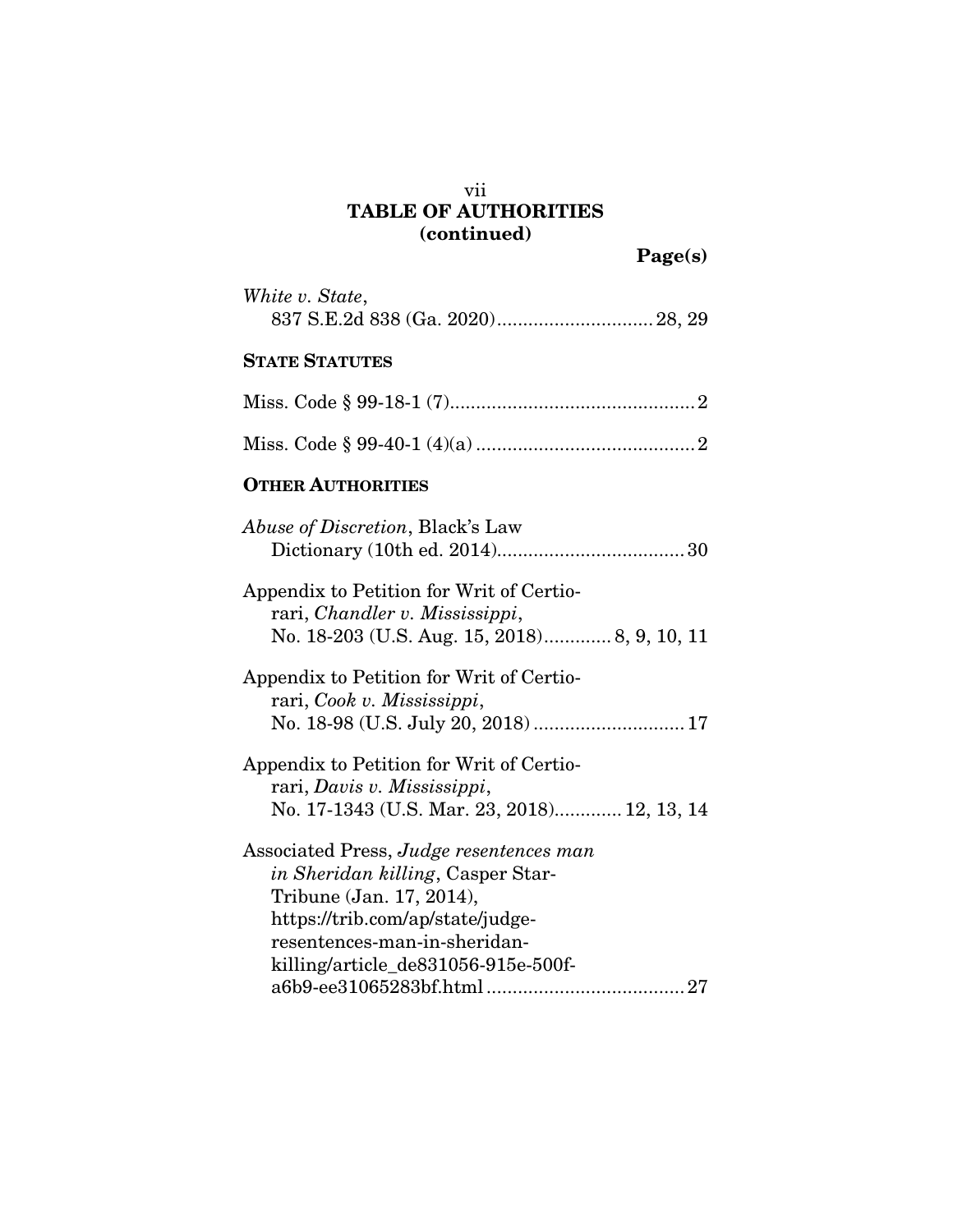# viii TABLE OF AUTHORITIES (continued)

Page(s)

| Jim Dey, Resentencing a new lease on      |
|-------------------------------------------|
| life for Champaign man, The               |
| Champaign News-Gazette (Jan. 12,          |
| 2020), https://www.news-                  |
| gazette.com/opinion/columns/jim-dey-      |
| resentencing-a-new-lease-on-life-for-     |
| champaign-man/article_81e097f8-           |
|                                           |
| Michael B. Mukasey & Mary B. McCord,      |
| What Punishment Is Cruel and              |
| Unusual for a Crime Committed at          |
| 17?, Wall Street Journal (Sept. 21,       |
| 2018),                                    |
| https://www.wsj.com/articles/what-        |
| punishment-is-cruel-and-unusual-          |
| for-a-crime-committed-at-17-              |
|                                           |
| Office of State Public Defender, Juvenile |
| Life Without Parole in Mississippi,       |
| February 2020,                            |
| http://ospd.ms.gov/REPORTS/Juvenil        |
| e%20Life%20without%20Parole%20r           |
|                                           |
| Petition for Writ of Certiorari, Chandler |
| v. Mississippi,                           |
|                                           |
| Petition for Writ of Certiorari, Cook v.  |
| Mississippi,                              |
| No. 18-98 (U.S. July 20, 2018)  15        |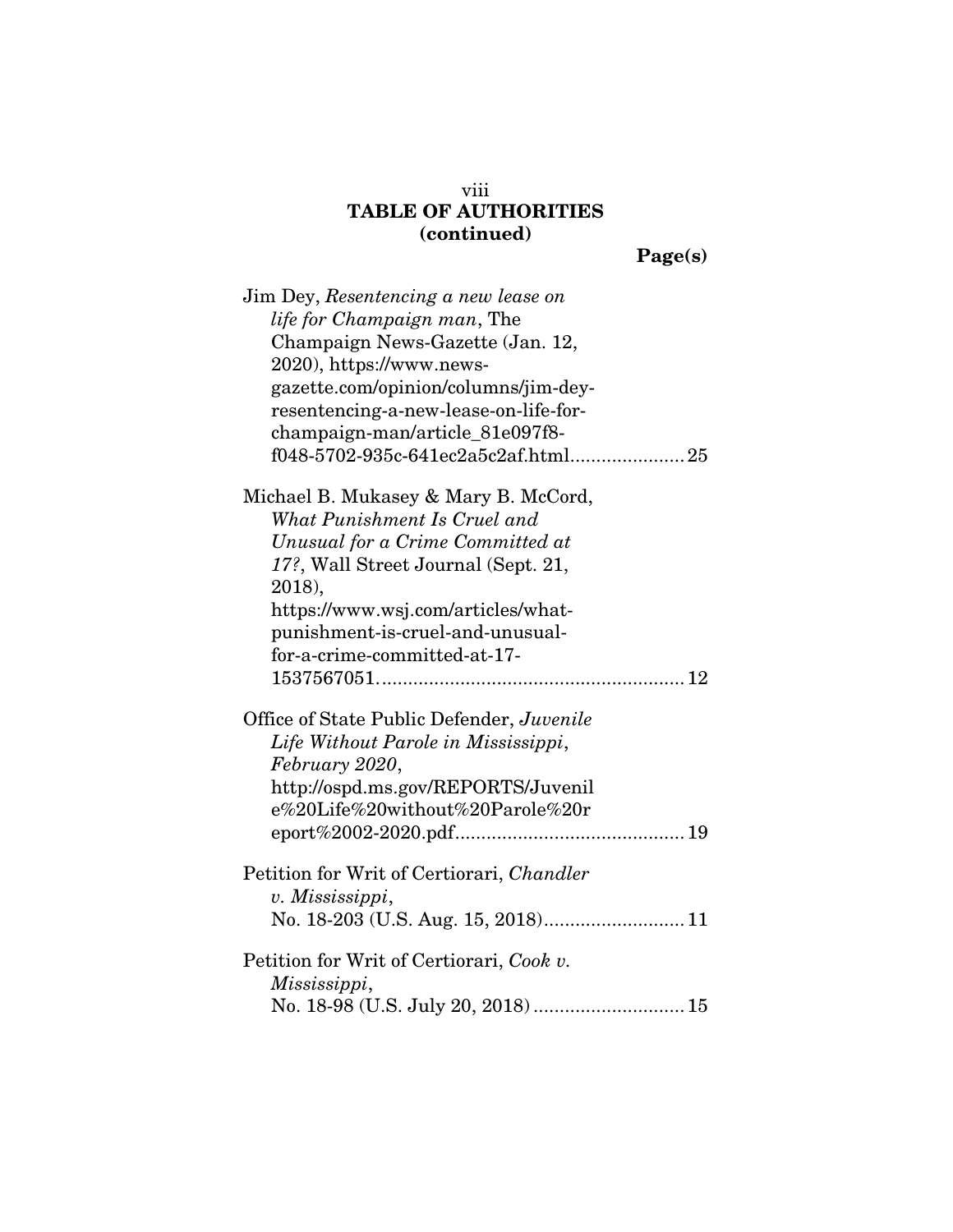## ix TABLE OF AUTHORITIES (continued)

Page(s)

| Record Transcript, Cook v. State, No.      |
|--------------------------------------------|
| Transcript of Proceedings, State v.        |
| <i>Davis</i> , No. 2003-10,660 (Miss. Cir. |
|                                            |
| George Will, Mississippi Resident          |
| Deserves Opportunity to Rehabilitate,      |
| National Review (Nov. 11, 2018),           |
| https://www.nationalreview.com/201         |
| 8/11/joey-chandler-sentence-               |
| mississippi-prison-system-                 |
|                                            |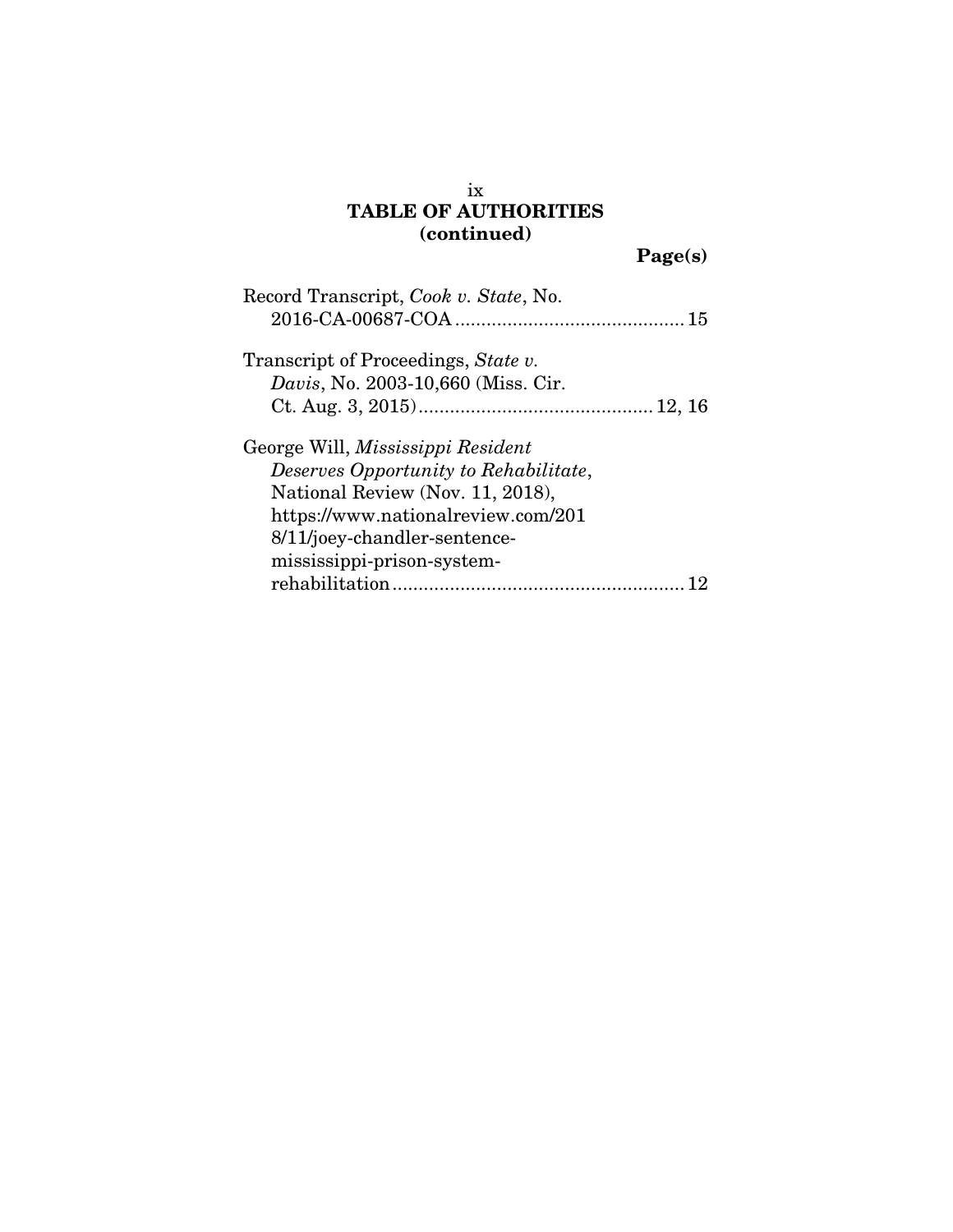#### INTEREST OF *AMICI CURIAE*[1](#page-10-0)

*Amici* are the National Association of Criminal Defense Lawyers, the Mississippi Office of State Public Defender, and the Mississippi Public Defenders Association. *Amici* have a strong interest in the consistent and reliable application of the Eighth Amendment's prohibition on disproportionate punishment, as interpreted in *Miller v. Alabama*, 567 U.S. 460 (2012), and *Montgomery v. Louisiana*, 136 S. Ct. 718 (2016); and in ensuring that juvenile life-without-parole sentences are imposed only in the rare case where that harsh sentence is constitutional.

The National Association of Criminal Defense Lawyers (NACDL) is a nonprofit voluntary professional bar association that works on behalf of criminal defense attorneys to ensure justice and due process for those accused of crime or misconduct. NACDL was founded in 1958. It has a nationwide membership of many thousands of direct members, and up to 40,000 with affiliates. NACDL's members include private criminal defense lawyers, public defenders, military defense counsel, law professors, and judges. NACDL is the only nationwide professional bar association for public defenders and private criminal defense lawyers. NACDL is dedicated to advancing the proper, efficient, and just administration of justice. NACDL files numerous amicus briefs each year in the U.S. Supreme

<span id="page-10-0"></span> <sup>1</sup> Pursuant to Rule 37.3, counsel of record for the parties have consented in writing to the filing of this brief. Pursuant to Supreme Court Rule 37.6, *amici* affirm that no counsel for a party authored this brief in whole or in part, and that no person or entity other than *amici*, their members, and their counsel made a monetary contribution intended to fund the preparation or submission of this brief.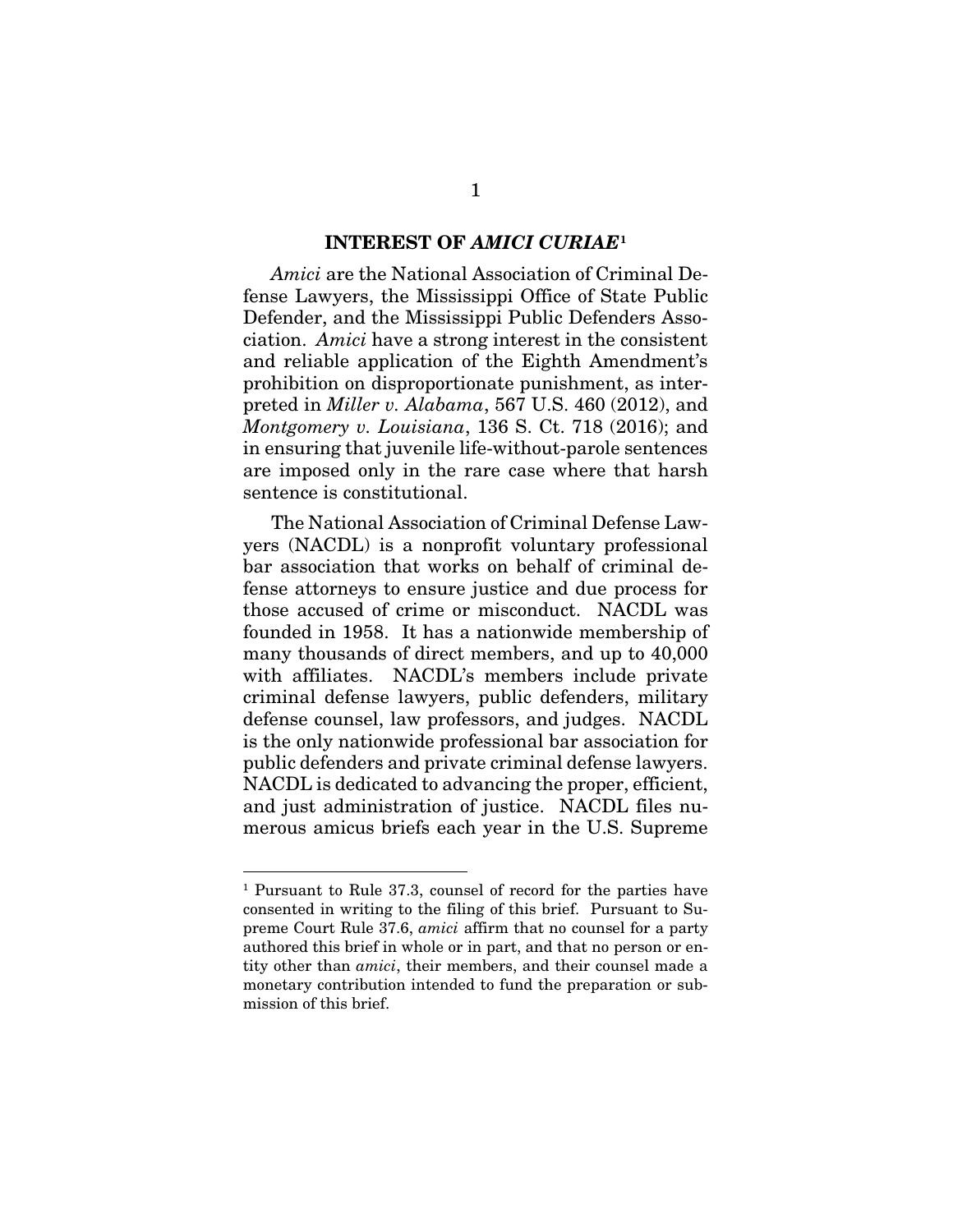Court and other federal and state courts, seeking to provide amicus assistance in cases that present issues of broad importance to criminal defendants, criminal defense lawyers, and the criminal justice system as a whole.

The Mississippi Office of the State Public Defender (OSPD) is a state agency created by the Mississippi Legislature to "act as spokesperson for all matters relating to indigent defense representation," among other things. Miss. Code § 99-18-1 (7). OSPD is also required to provide "information for the Legislature pertaining to the needs of public defenders practicing in all state, county, municipal, and youth courts," Miss. Code  $\S 99-40-1$  (4)(a), and is expected to speak out on issues affecting the criminal legal system, including sentencing policy. In particular, and in accord with OSPD's statutory mandate, the agency was a founding member of the Mississippi coalition for the implementation of this Court's decision in *Miller v. Alabama*. Through that work, OSPD housed the Juvenile Sentencing Resource Counsel Project, which was created to assist pro bono counsel and public defenders handling juvenile life without parole cases.

The Mississippi Public Defenders Association (MPDA) is Mississippi's only professional association of attorneys, investigators, and social workers practicing in the area of indigent defense. MPDA's mission is to improve the quality of client-centered representation of Mississippi's indigent defendants while rigorously defending the bedrock constitutional right to counsel. In the over three decades since its founding, MPDA members have served on various task forces and committees essential to the development of criminal law and sentencing in Mississippi, including the Mississippi Supreme Court Advisory Committee on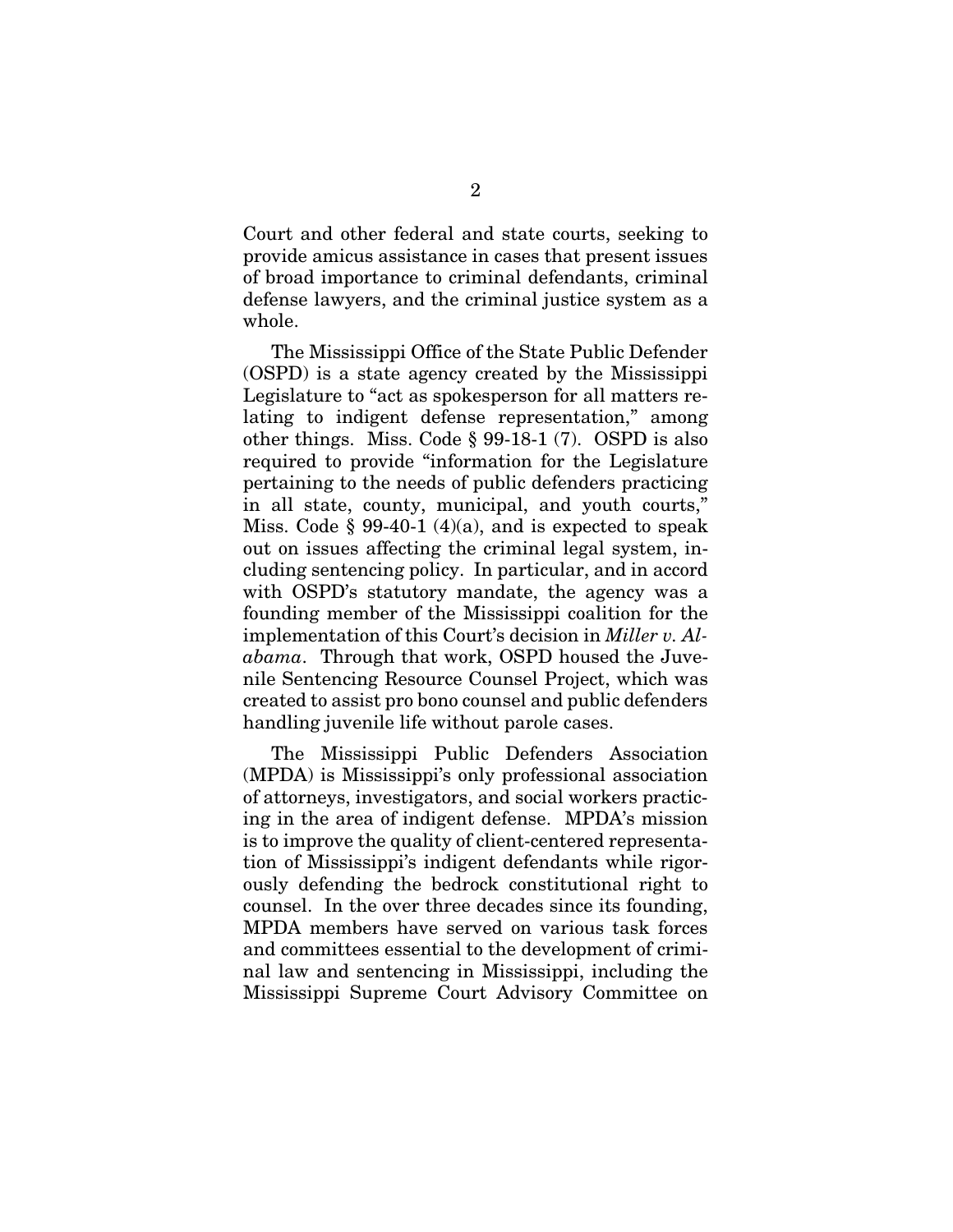Rules, the Mississippi Public Defender Task Force, the Mississippi Corrections and Criminal Justice Oversight Task Force, the Mississippi Model Jury Instructions Commission, the Commission for Study of Domestic Abuse Proceedings, the Sentencing Disparity Task Force, and the Uniform Criminal Rules Study Committee.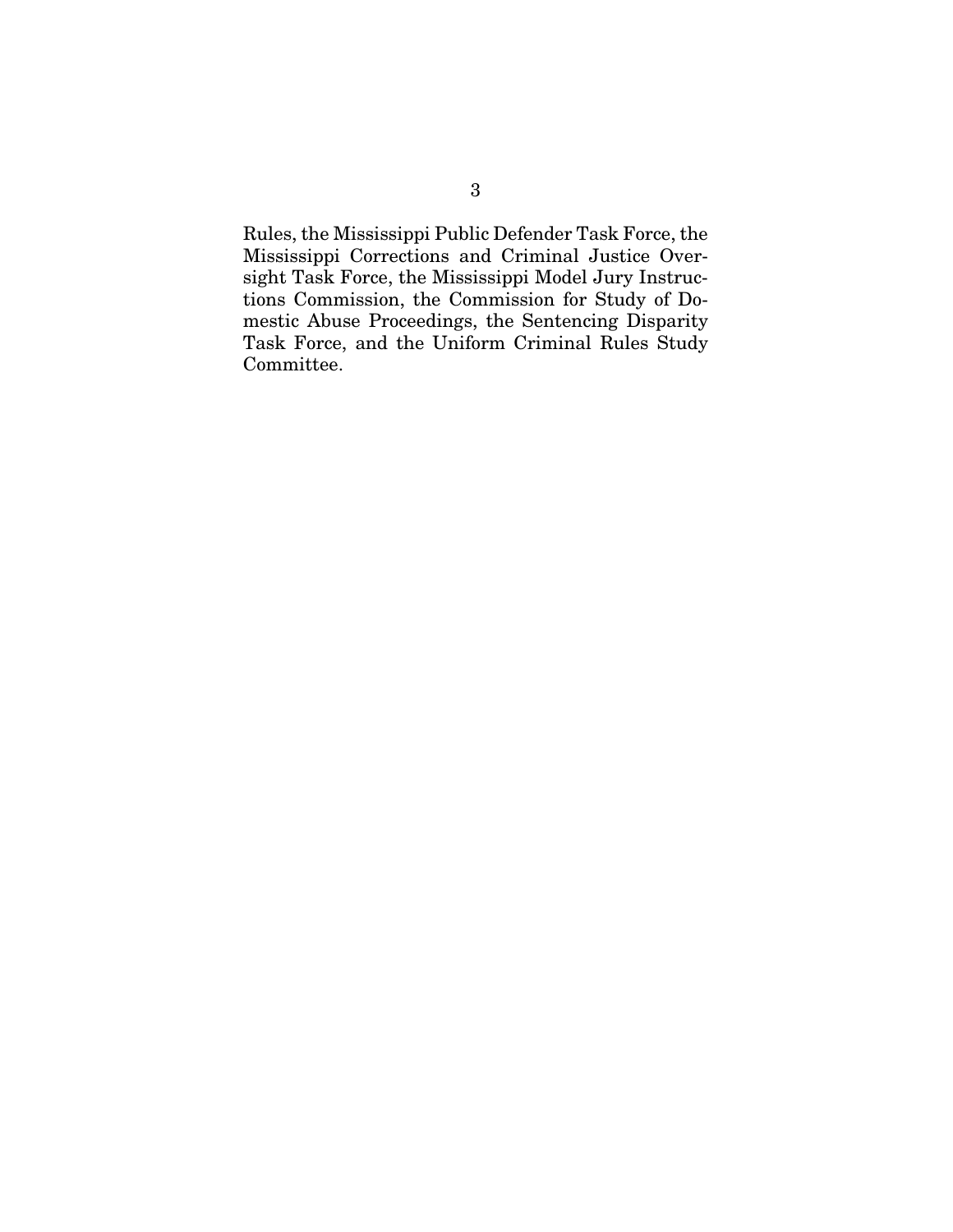### INTRODUCTION AND SUMMARY OF ARGUMENT

*Miller v. Alabama* held that a court considering whether to sentence a juvenile to life without parole must "distinguish[] … between 'the juvenile offender whose crime reflects unfortunate yet transient immaturity, and the rare juvenile offender whose crime reflects irreparable corruption.' " 567 U.S. 460, 479–80 (2012) (quoting *Roper v. Simmons*, 543 U.S. 551, 573 (2005)). While the Court "d[id] not foreclose a sentencer's ability to make th[e] judgment" that a juvenile is irreparably corrupt, thereby justifying a life-without-parole sentence, the Court warned that the sentence would be "uncommon"—because "children's diminished culpability" and "heightened capacity for change" create "great difficulty" in concluding, at the outset, that a child is beyond rehabilitation. *Id.*

*Montgomery v. Louisiana* confirmed that "irreparable corruption" (or "irretrievable depravity," or "permanent incorrigibility"—terms the Court has used interchangeably) is a gating requirement for a constitutional sentence of life without parole for a juvenile offender. 136 S. Ct. 718, 733, 734 (2016). *Montgomery* explained that *Miller* announced a substantive rule because it "rendered life without parole an unconstitutional penalty for 'a class of defendants because of their status'—that is, juvenile offenders whose crimes reflect the transient immaturity of youth." *Id.* at 734 (quoting *Penry v. Lynaugh*, 492 U.S. 302, 330 (1989)). Consistent with precedent, that substantive rule was retroactive "because it necessarily carries a significant risk that a defendant—here, the vast majority of juvenile offenders—faces a punishment that the law cannot impose." *Id.* (quoting *Schriro v. Summerlin*, 542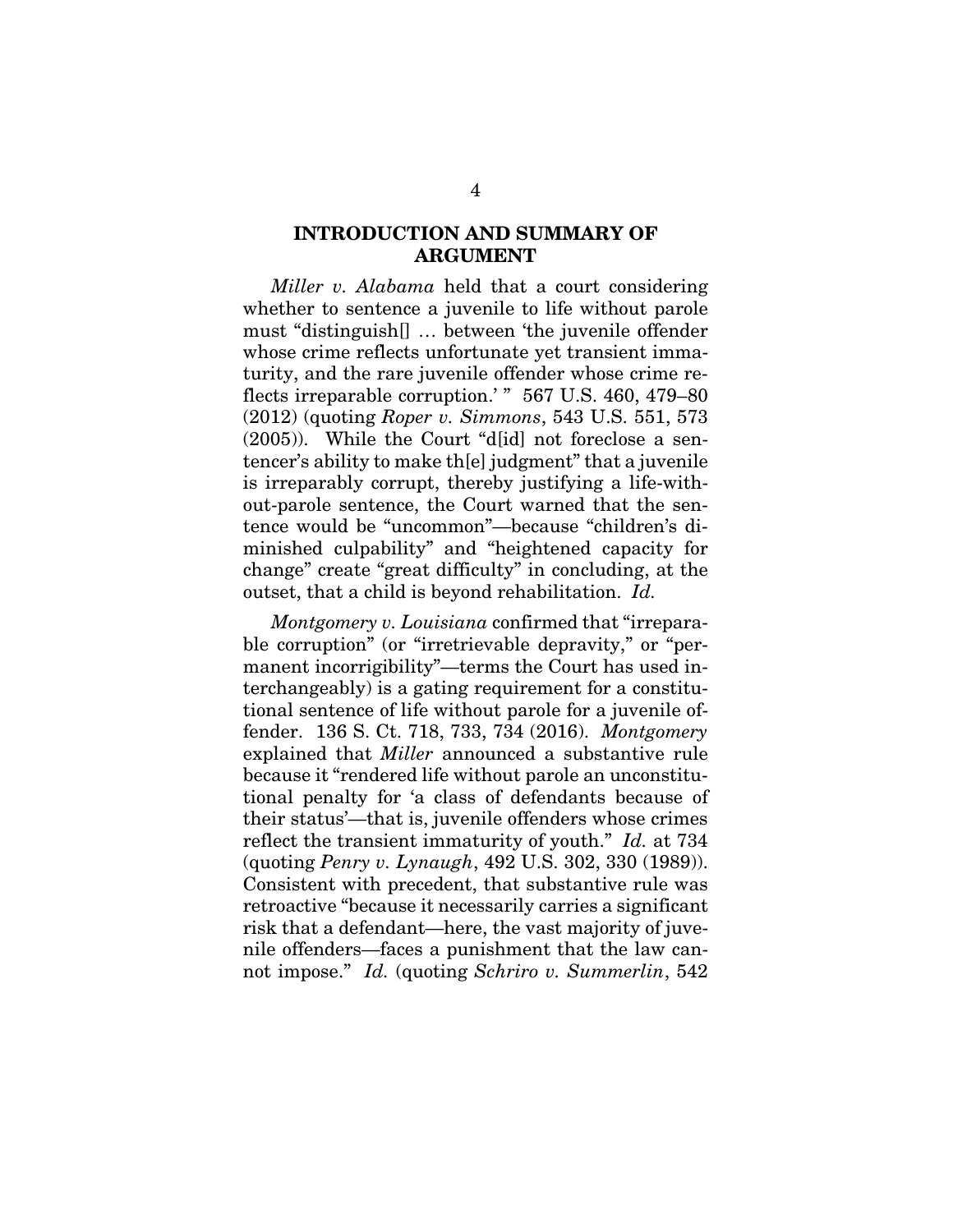U.S. 348, 352 (2004)) (alterations and quotation marks omitted).

*Montgomery* also addressed the procedural component of *Miller*'s rule, explaining that a sentencing hearing in which "youth and its attendant characteristics are considered" would be necessary to "separate those juveniles who may be sentenced to life without parole from those who may not." 136 S. Ct. at 735 (citation omitted). Addressing Louisiana's argument that *Miller* did not require trial courts to make a factual finding of permanent incorrigibility, the Court confirmed that it would "limit the scope" of procedural requirements that "intrud[e] more than necessary" on the States' criminal justice systems. *Id.* At the same time, the substantive rule of *Miller* would be paramount: States are not "free to sentence a child whose crime reflects transient immaturity to life without parole" because "this punishment is disproportionate under the Eighth Amendment." *Id.*

Four years after *Montgomery*, states that do not require a determination of permanent incorrigibility in order to sentence a child to life without parole are not reliably implementing the substantive rule of *Miller*. Mississippi cases illustrate the problems with that approach. Generally speaking, Mississippi courts presume a life-without-parole sentence is justified, and either avoid the question of permanent incorrigibility altogether, or require the juvenile offender to prove he will never reoffend. The resulting sentences of life without parole violate *Miller*'s substantive rule because they do not rest on a finding that the offender is more likely than not "permanently incorrigible."

The safeguard of a finding of permanent incorrigibility is necessary to ensure that juvenile offenders receive life-without-parole sentences only when that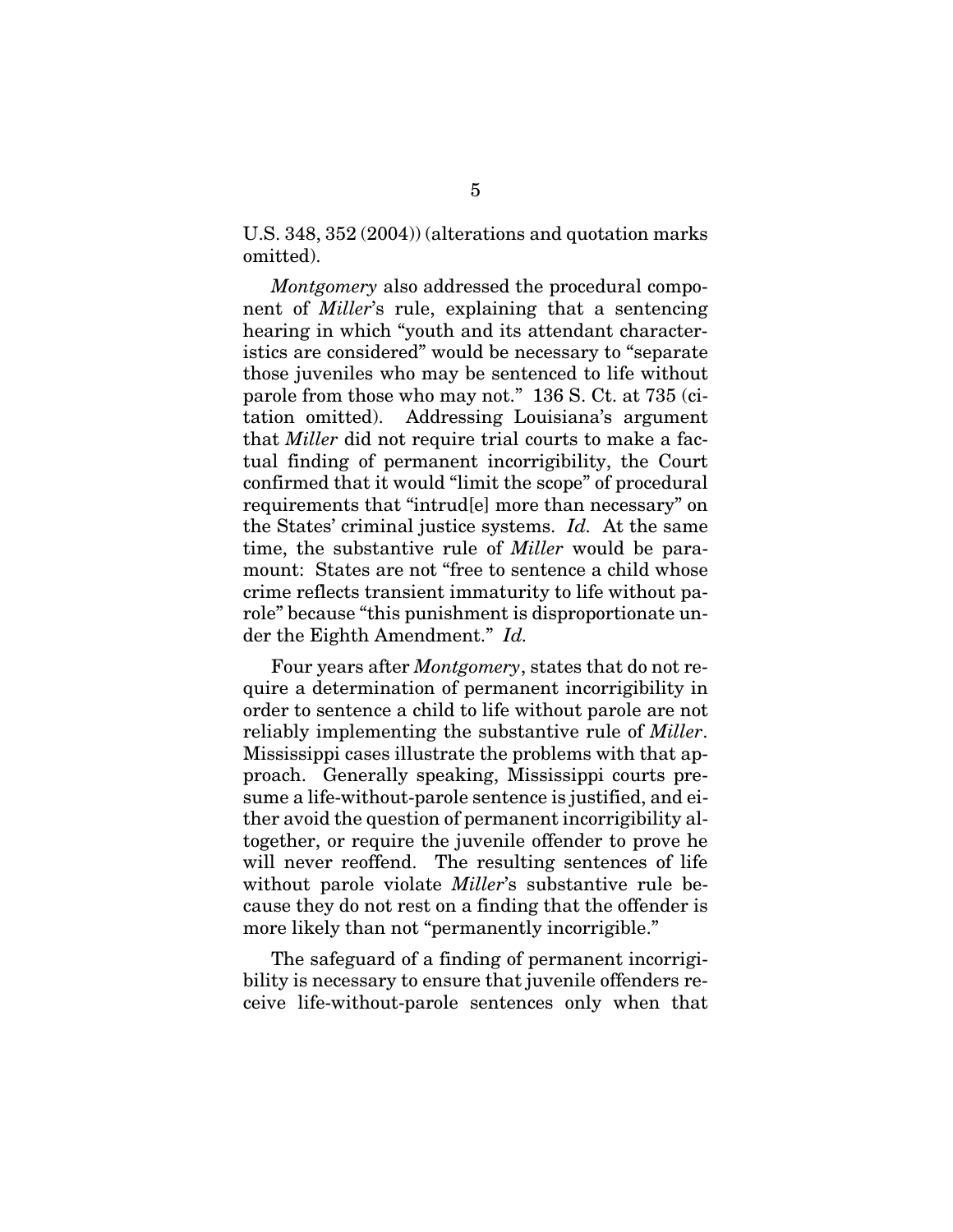sentence is proportionate and lawful. The finding requirement brings purpose and structure to a sentencer's review of the juvenile offender's individualized circumstances, ensuring that the sentencing analysis is not overwhelmed by the heinousness of the crime, or by the potential risk of immediate release (a consideration that should be left to a later parole board). Sentencers retain discretion to impose lifewithout-parole sentences on juvenile offenders, but that discretion is properly bounded by "*Miller*'s central intuition—that children who commit even heinous crimes are capable of change." *Montgomery*, 136 S. Ct. at 736.

#### ARGUMENT

### I. MISSISSIPPI COURTS SENTENCE JUVE-NILE OFFENDERS TO LIFE WITHOUT PAROLE REGARDLESS OF PERMANENT INCORRIGIBILITY

The Mississippi Supreme Court holds that "*Miller* does not require trial courts to make a finding of fact regarding a child's incorrigibility" in order to sentence him to life in prison without the opportunity for parole. *Chandler v. State*, 242 So. 3d 65, 69 (Miss. 2018). All that a Mississippi court must do to impose that sentence is hold a hearing to consider the so-called "*Miller* factors": chronological age; family and home environment; circumstances of the offense; the effect of youth on interactions with the justice system; and the possibility of rehabilitation. *Id.*

A review of Mississippi decisions sentencing juvenile offenders after *Miller* and *Montgomery* reveals that *Miller* hearings alone are insufficient to provide juvenile offenders with the full protection of the Eighth Amendment. Without a required determination of permanent incorrigibility, life without parole is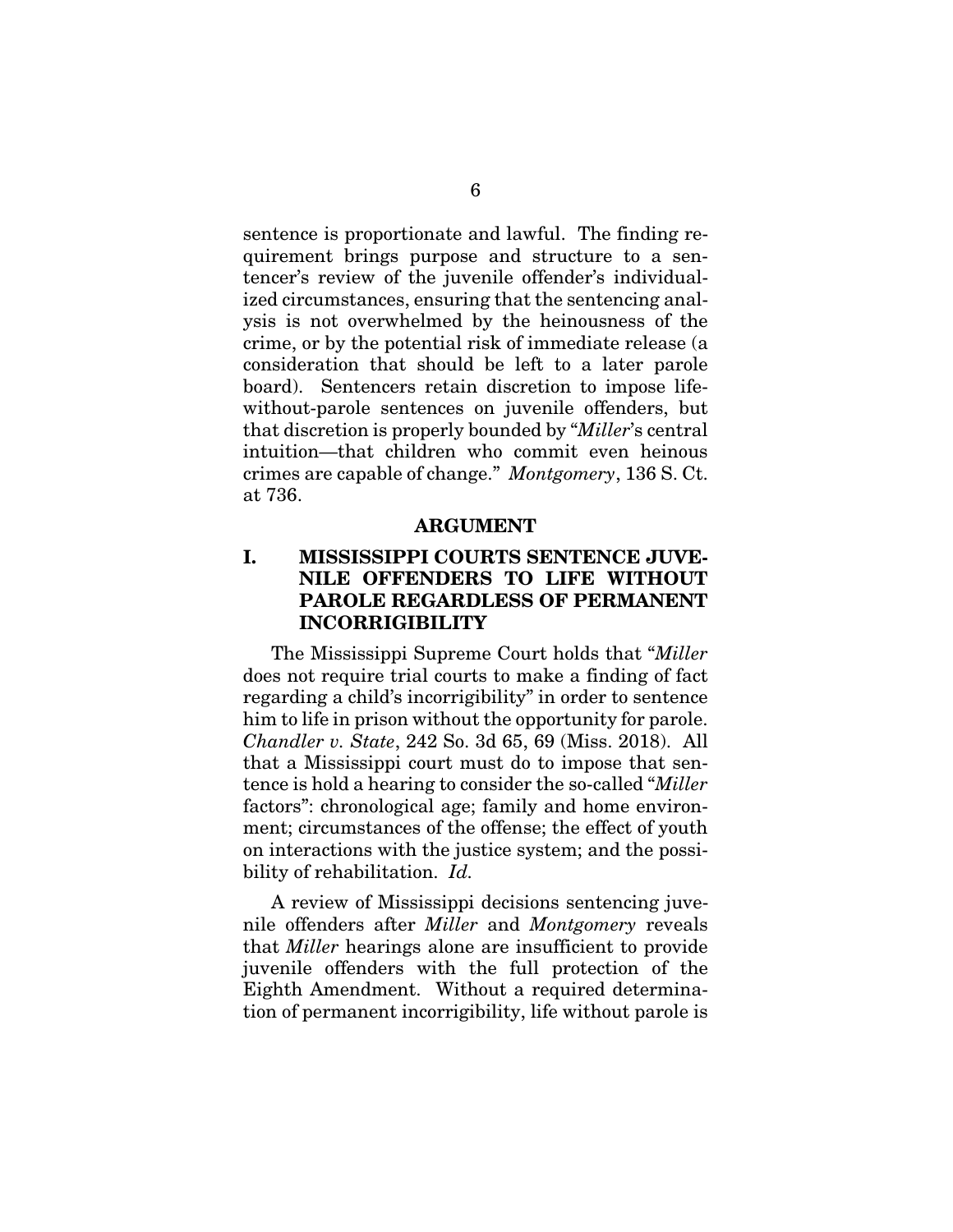not reserved for the "rare juvenile" who "exhibits such irretrievable depravity that rehabilitation is impossible and life without parole is justified." *Montgomery*, 136 S. Ct. at 733. Instead, the baseline in Mississippi is that imposing life without parole is constitutional, and the burden is on the juvenile offender to prove otherwise. *See Jones v. State*, 122 So. 3d 698, 703 (Miss. 2013); *Wharton v. State*, 2019 WL 6605871, \*4 (Miss. Dec. 5, 2019) ("[T]he burden rests with the juvenile offender to convince the sentencing authority that *Miller* considerations are sufficient to prohibit a sentence of life without parole") (citation and internal quotation marks omitted).

Mississippi sentencers are thus free to impose lifewithout-parole sentences on juvenile offenders regardless of permanent incorrigibility. If the issue of incorrigibility is considered at all, mere uncertainty about the possibility of recidivism can justify a sentence of life without parole. Courts tick through the *Miller* factors, but do not focus on the permanent incorrigibility prerequisite. There also is no rubric to reconcile *Miller* factors that conflict—for example, when a juvenile had an abusive family, but committed a crime free from peer pressure; or when the juvenile's plea agreement seems fair, but the offender has already begun to rehabilitate himself. In those circumstances, the sentencer's whim controls.

Courts in Mississippi even may base a life-withoutparole sentence on considerations that undermine *Miller*'s premise altogether—such as the fact that the defendant committed homicide, though that is a prerequisite for a juvenile life-without-parole sentence, or the fact that a juvenile was already seventeen when he offended, though *Roper* and its progeny treat that age as reflecting immaturity.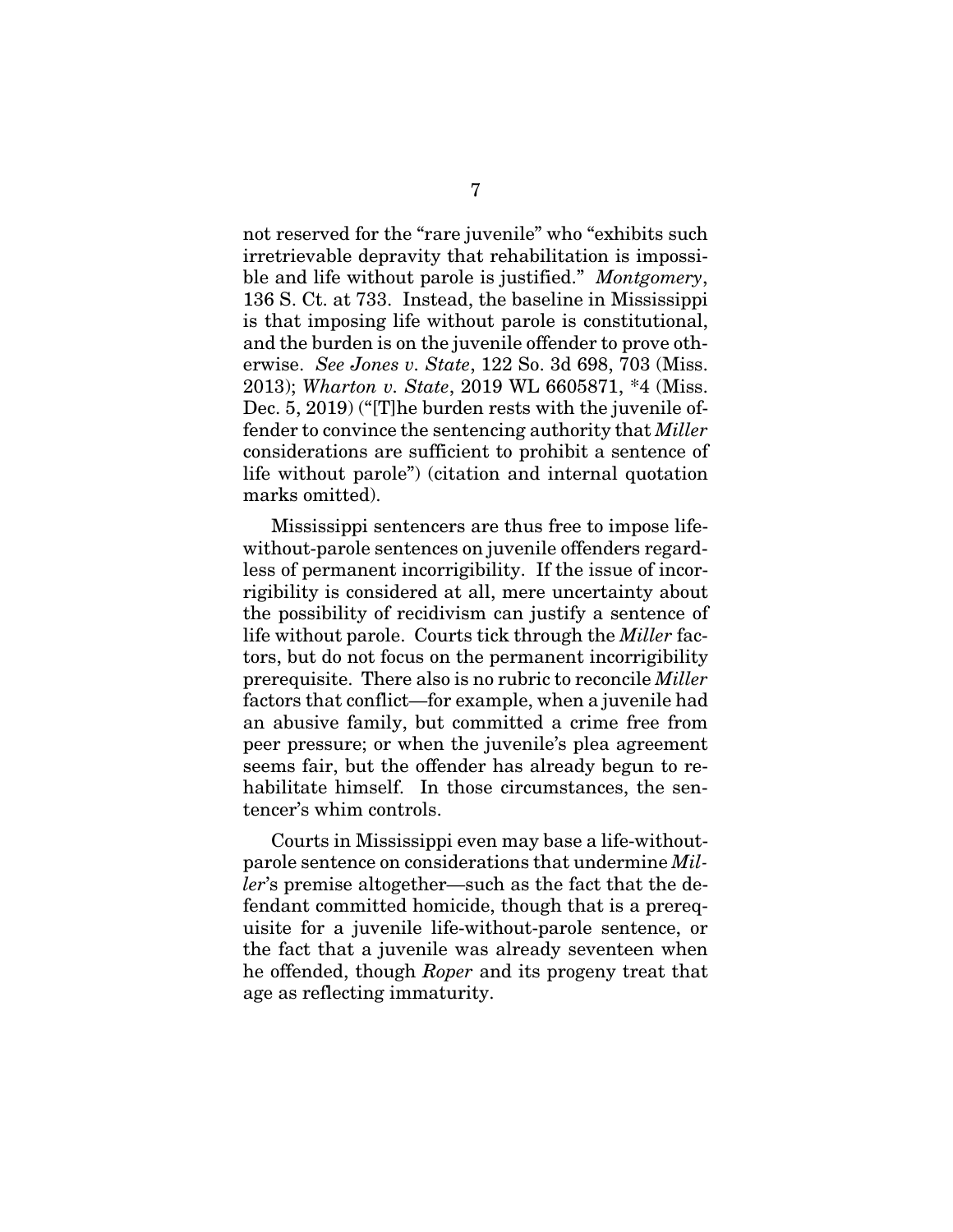The following examples show that the existing procedure in Mississippi is inadequate to limit life-without-parole sentences to the rare juvenile offender who is permanently incorrigible.

#### A. Mississippi Courts Ignore Permanent Incorrigibility Altogether

1. Joey Chandler murdered his cousin in 2005, when he was seventeen years old, and then spent a decade in prison, during which he enrolled in prison training programs and had a near-spotless disciplinary record. Nonetheless, in 2015, a trial court resentenced him to life without parole without even mentioning that sentence's prerequisite of permanent incorrigibility. The court's analysis was flawed in at least three ways.

First, the court's analysis centered on generic attributes of all seventeen-year-olds. The judge noted that seventeen-year-olds can join the United States military and can drive in most states. Order, *Chandler v. State*, No. 08491 (Miss. Cir. Ct. Oct. 9, 2015), available at App. to Pet. for Writ of Cert., *Chandler v. Mississippi*, No. 18-203 (U.S. Aug. 15, 2018) ("Chandler Pet. App."), 23a. The judge further reasoned that a different seventeen-year-old won a Congressional Medal of Honor for his conduct at Iwo Jima, several decades before Joey Chandler was born. *Id.* 23a n.4.

But the privileges generally allowed to seventeenyear-olds could not possibly illuminate whether Chandler individually was the rare juvenile offender who was permanently incorrigible and thus deserving of life in prison without parole. If anything, the court's emphasis on the age of seventeen as reflecting maturity was in tension with the long line of Supreme Court precedent reflecting that "children are different." *Miller*, 567 U.S. at 480; *see also Roper*, 543 U.S.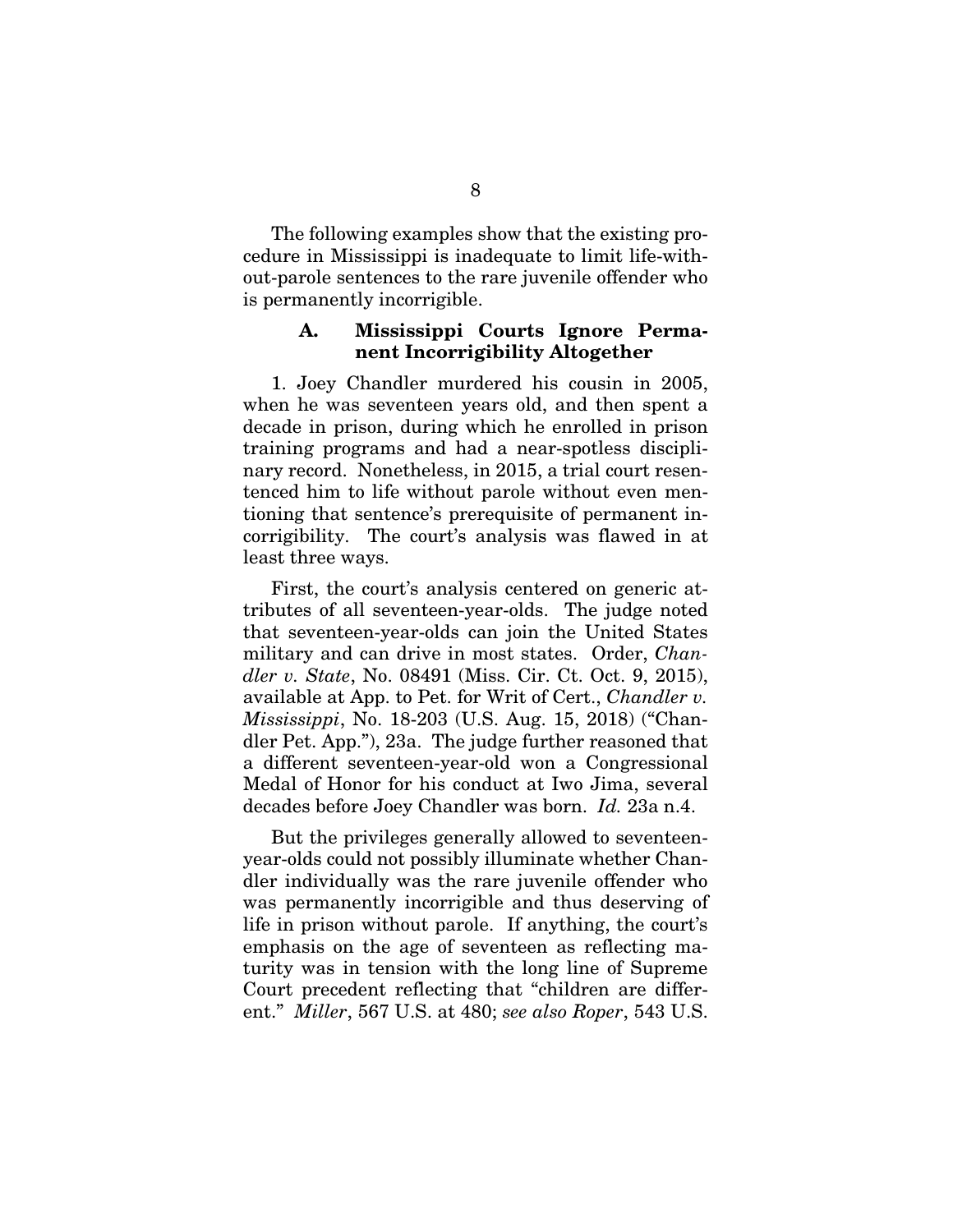at 574; *Graham v. Florida*, 560 U.S. 48, 68 (2010). *Roper* drew a line at eighteen years of age, notwithstanding "the objections always raised against categorical rules," because of the "general differences between juveniles under 18 and adults." 543 U.S. at 569, 574. *Miller* and *Montgomery* recognized that those differences require a special judgment of permanent incorrigibility in sentencing any offender under 18 to life without parole—even though there may be differences among defendants and among crimes. *Miller*, 567 U.S. at 480 n.8. Yet the Mississippi trial court in Joey Chandler's case took a contrary position, assuming that all seventeen-year-olds are mature enough to be treated as adults.

As to Chandler individually, the court stated only that "nothing in the record … reflect[s] that [Chandler] suffered from a lack of maturity," noting Chandler had fathered a child and sold marijuana. Chandler Pet. App. 23a. Those sparse facts shed no light on Chandler's individual character, emotional development, or any other attribute relevant to his corrigibility. The reference to Chandler's sexual activity was also a disturbing echo of the trial court's reasoning in Brett Jones's case that his girlfriend's belief she might be pregnant showed Jones "had reached some degree of maturity." J.A. 151.

Second, the court focused excessively on the existence and facts of Chandler's homicide. The court recited that Chandler shot his cousin twice and had not acted in self-defense. Chandler Pet. App. 24a. The court also reasoned that the victim's "family is forever deprived of the companionship and love and interaction with him." *Id.* 25a.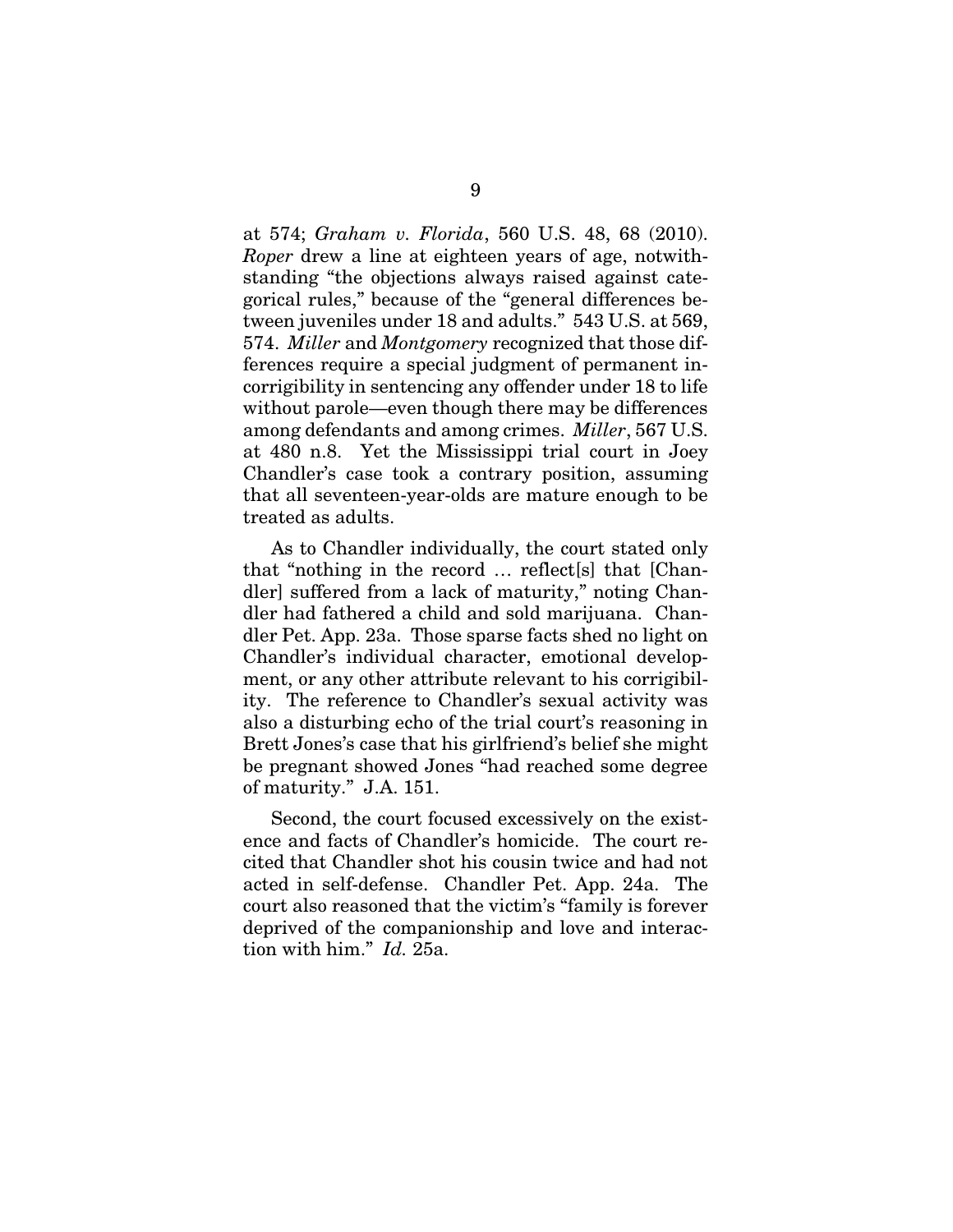To be sure, the "circumstances of the homicide offense," including "the extent of [the offender's] participation in the conduct and the way familial and peer pressures may have affected him," are relevant to the defendant's culpability. *Miller*, 567 U.S. at 477. But *Miller* framed those considerations as relevant to the overarching question of the offender's incorrigibility. Without that frame, "the brutality or cold-blooded nature" of the homicide retains the potential to "overpower mitigating arguments based on youth … even where the juvenile offender's objective immaturity, vulnerability, and lack of true depravity should require a sentence less severe." *See Roper*, 543 U.S. at 572–73.

Indeed, because juvenile life-without-parole sentences are only available for homicide in the first place, the fact that a murder occurred cannot independently justify that sentence. In *Miller* and *Montgomery* themselves, the offenders' horrific crimes did not preclude the Court's inquiry into the children's individualized circumstances and potential for rehabilitation. *See* 567 U.S. at 468 (Evan Miller declared, "I am God, I've come to take your life," as he beat his neighbor to death with a baseball bat). By contrast, in Joey Chandler's case, the trial court's focus on the crime supplanted the inquiry whether Chandler was permanently incorrigible.

The court further observed that Chandler's crime was "no less heinous" than the unrelated killing of the son of a federal judge, for which a seventeen-year-old perpetrator was executed in 2002. The court did not mention that three years later, *Roper* had outlawed the death penalty for juveniles. Chandler Pet. App. 26a n.10. That comment, and the accompanying omis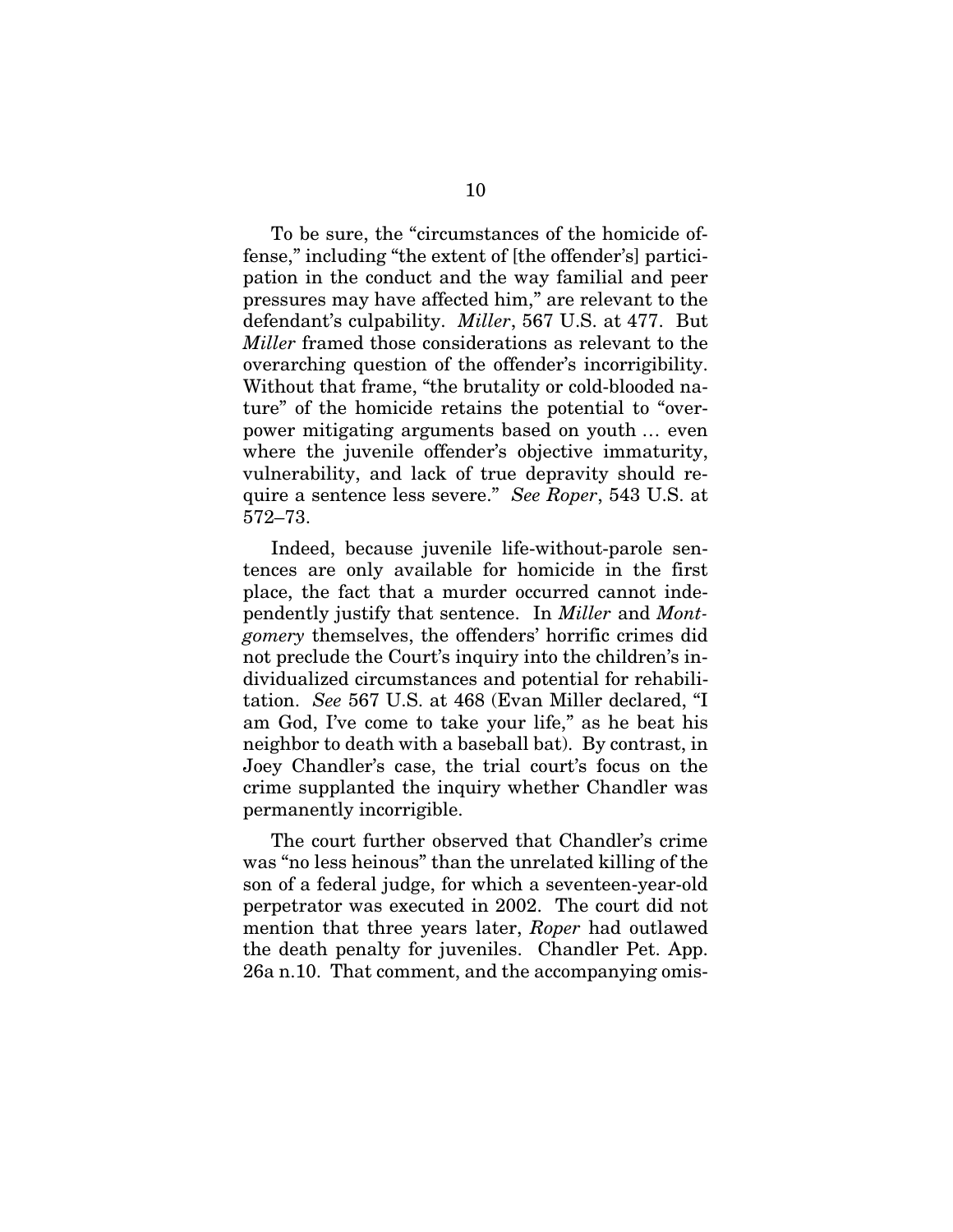sion, confirmed that the court generally rejected principles of lesser culpability and different sentencing considerations for juveniles.

Third, the court noted that "[t]he United States Supreme Court also talks about rehabilitation." Chandler Pet. App. 26a–27a. Chandler introduced evidence that he earned his GED, "excelled in job training programs," and maintained a near-perfect disciplinary record while in prison. *Chandler v. State*, 242 So. 3d 65, 72 (Miss. 2018) (Waller, C.J., dissenting); Pet. for Writ of Cert., *Chandler v. Mississippi*, No. 18-203 (U.S. Aug. 15, 2018) ("Chandler Pet."), 4–5. He also showed that he would have a job and a place to live if he were ultimately released. *Chandler*, 242 So. 3d at 72 (Waller, C.J., dissenting). But the court did not mention any of that evidence—though it should have negated a finding of permanent incorrigibility and precluded the sentence of life without parole. Instead the trial court only "note[d] that the Executive Branch has the ability to pardon and commute sentences." Chandler Pet. App. 26a–27a.

At the very least, Chandler's progress while in prison merited consideration by a court tasked with determining whether he "exhibits such irretrievable depravity that rehabilitation is impossible." *Montgomery*, 136 S. Ct. at 733. Indeed, Chandler's showing resembled Henry Montgomery's "evolution ... to a model member of the prison community," which this Court held up as "relevant … to demonstrate rehabilitation." *Id.* Moreover, the court's reliance on executive clemency was misguided, as *Graham* recognized that "remote possibility … does not mitigate the harshness" of a life-without-parole sentence for a juvenile. 560 U.S. at 70.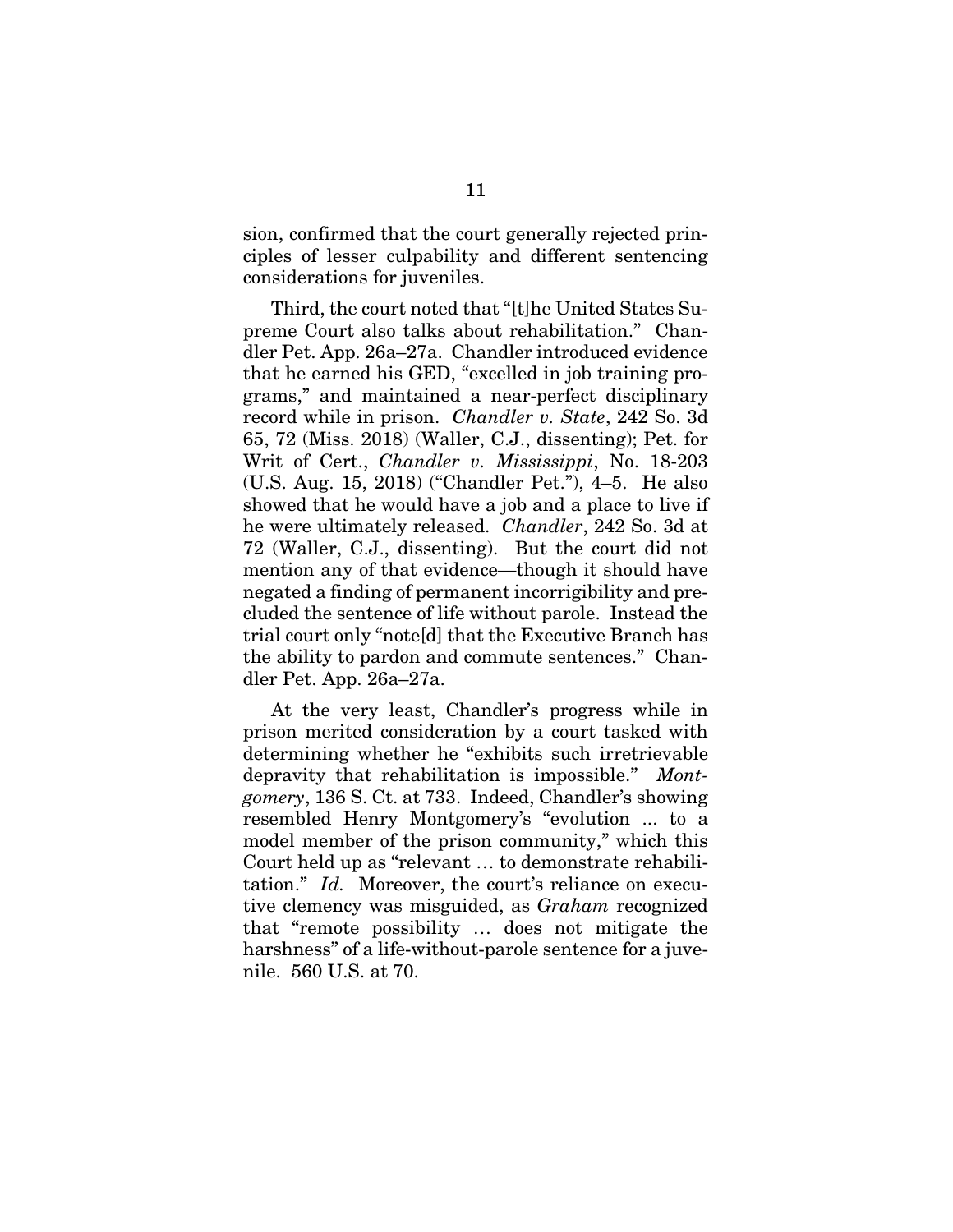The Mississippi Supreme Court affirmed Chandler's sentence without acknowledging that only a permanently incorrigible juvenile may be sentenced to life without parole. The supreme court claimed it could not "say that the trial court's decision … was an abuse of discretion"; instead, the trial court "exceeded the minimum requirements" under law "by specifically identifying every *Miller* factor in its order." *Chandler*, 242 So. 3d at 68, 70. Yet Joey Chandler's resentencing to life without parole was widely criticized as irreconcilable with this court's Eighth Amendment jurispru-dence.<sup>[2](#page-21-0)</sup>

2. In 2002, Shawn Davis and two other teens participated in a murder. *Scarborough v. State*, 956 So. 2d 382, 383 (Miss. Ct. App. 2007). In 2015, Shawn Davis was resentenced to life without parole by a court that did not consider whether he was permanently incorrigible, but erroneously analyzed whether he was ready for immediate release instead. Transcript of Proceedings, *State v. Davis*, No. 2003-10,660 (Miss. Cir. Ct. Aug. 3, 2015), available at App. to Pet. for Writ of Cert. in *Davis v. Mississippi*, No. 17-1343 (U.S. Mar. 23, 2018) ("Davis Pet. App."), 16a.

This Court has carefully distinguished between the "judgment at the outset" that a juvenile offender "never will be fit to reenter society" and the later deci-

<span id="page-21-0"></span> <sup>2</sup> *See* George Will, *Mississippi Resident Deserves Opportunity to Rehabilitate*, National Review (Nov. 11, 2018), https://www. nationalreview.com/2018/11/joey-chandler-sentence-mississippiprison-system-rehabilitation/; Michael B. Mukasey & Mary B. McCord, *What Punishment Is Cruel and Unusual for a Crime Committed at 17?*, Wall Street Journal (Sept. 21, 2018), https:// www.wsj.com/articles/what-punishment-is-cruel-and-unusualfor-a-crime-committed-at-17-1537567051.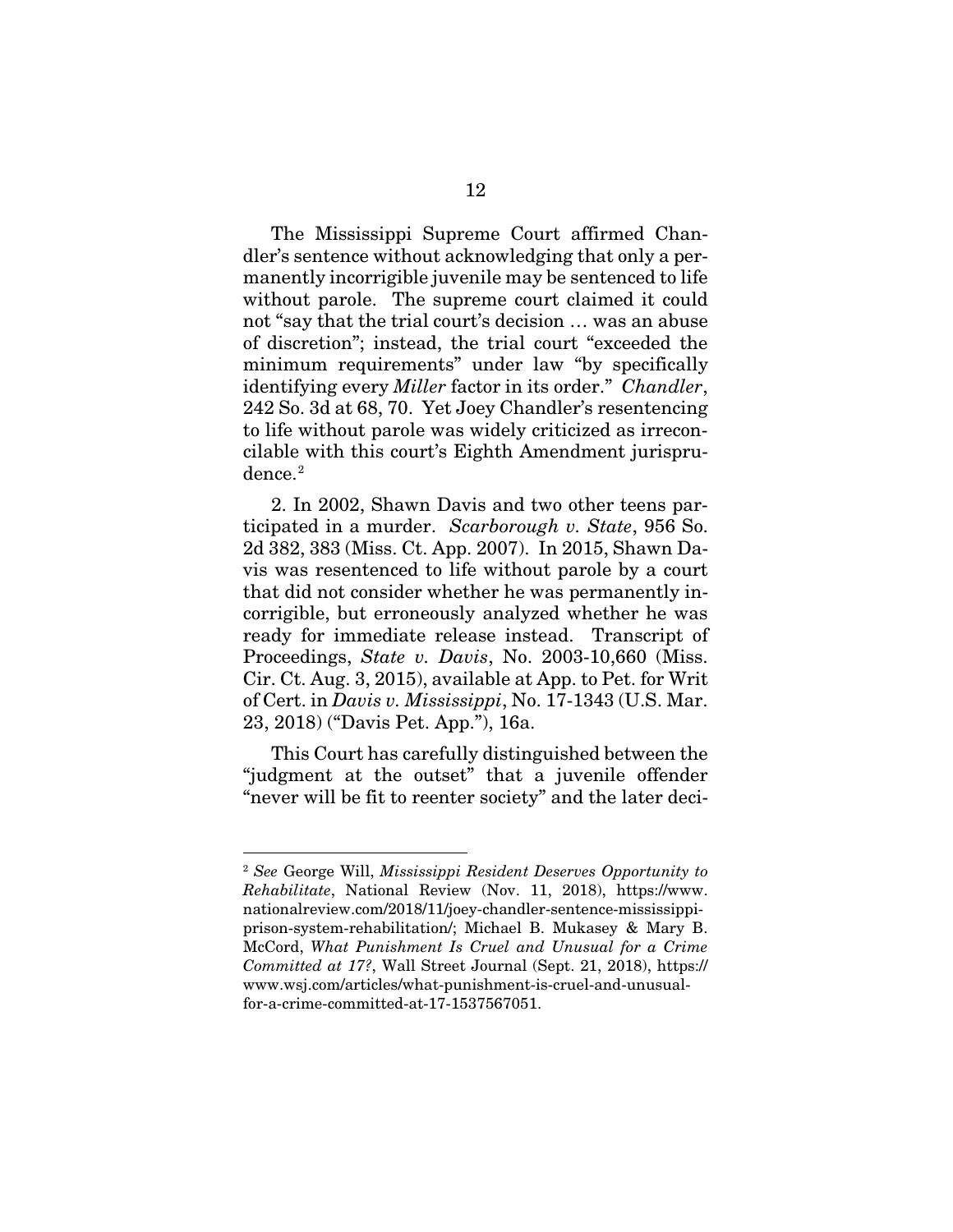sion whether "to release that offender during his natural life." *Graham*, 560 U.S. at 75. The former judgment requires special care, and must rest on a finding of permanent incorrigibility—but the latter determination is largely left to the States, as "[t]he Eighth Amendment does not foreclose the possibility that persons convicted of nonhomicide crimes committed before adulthood will remain behind bars for life." *Id.* Yet the sentencing court in Davis's case asked the wrong question—whether Davis was ready for *immediate* release, not whether future rehabilitation was possible. The court concluded: "The nature of this offense, pitiless, prolonged agony of the victim, the family, caused as a result of your planning convinces me that your release into society through parole would constitute a danger to the public in general and especially to vulnerable citizens in particular." Davis Pet. App. 15a–16a.

As in *Chandler*, the court's fixation on the existence of the crime and the harm to the victim was also improper. The court did not, for instance, attempt to use those facts to distinguish Davis from other juvenile offenders, instead lamenting that Davis's conduct was symptomatic of "an entire generation of our youth … being raised without any vestige of human kindness whatsoever." Davis Pet. App. 13a. At the same time, the court gave short shrift to other evidence suggesting Davis was not irredeemable—like the fact that, despite his "difficult and dysfunctional family life," Davis's grades improved when he briefly lived with an uncle who imposed "structure, discipline, and stability." Davis Pet. App. 11a.

The court of appeals affirmed Davis's sentence in a cursory opinion that ignored the critical issue of per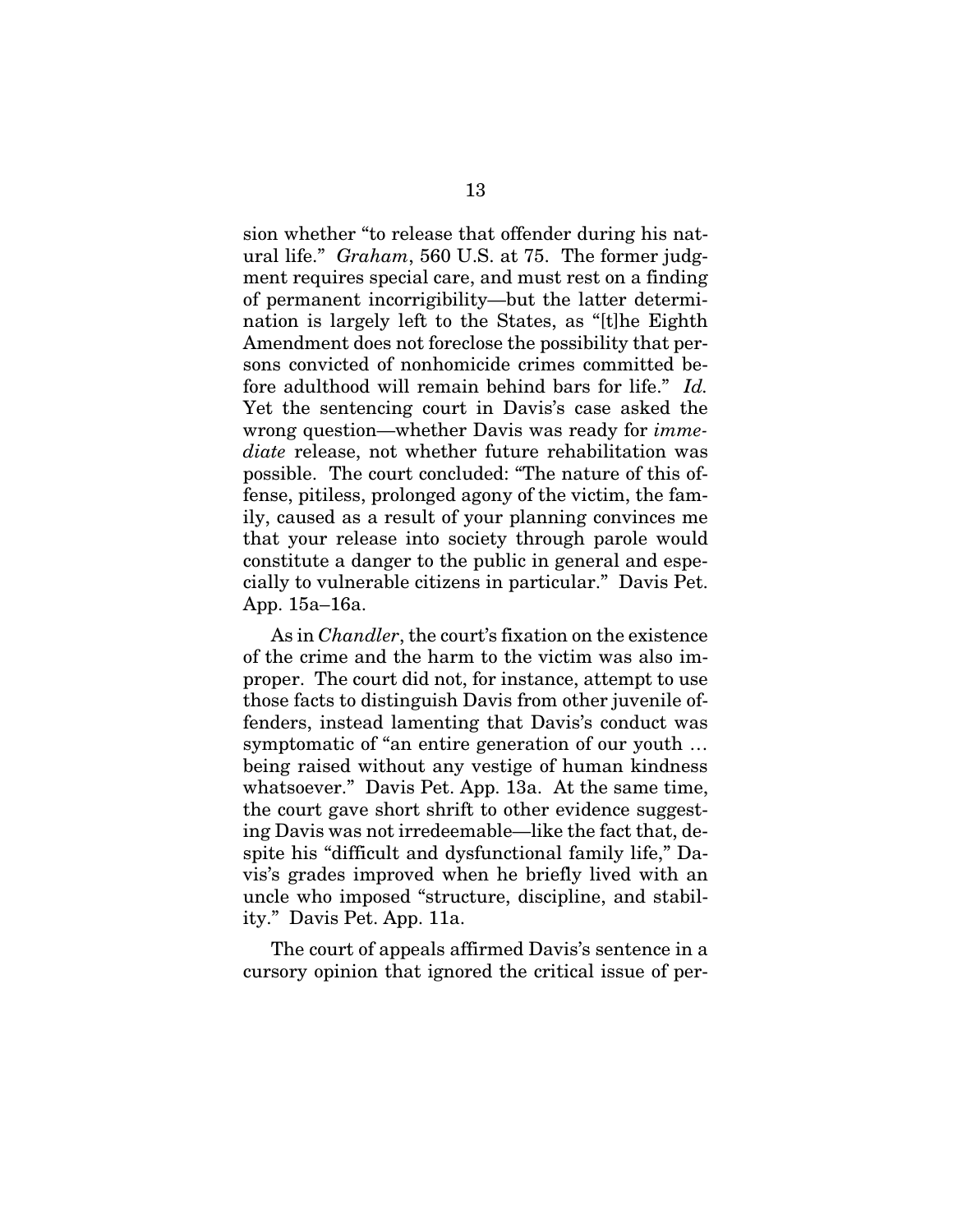manent incorrigibility and, instead, repeated the details of the crime and concluded the trial court had not "abused its discretion in applying the *Miller* sentencing factors." Order, *Davis v. State*, No. 2016-CA-00638 (Miss. Ct. App. Oct. 10, 2017), Davis Pet. App. 8a.

### B. Mississippi Courts Assume Life Without Parole Is An Appropriate Sentence for Juveniles

This Court's Eighth Amendment precedents addressing juvenile sentencing hold that permanent incapacitation is usually inappropriate for juveniles because "[t]he characteristics of juveniles" make a judgment of permanent incorrigibility at least "questionable." *Graham*, 560 U.S. at 72–73. As a general matter, "incorrigibility is inconsistent with youth." *Miller*, 567 U.S. at 473 (quoting *Graham*, 560 U.S. at 73); *see also Roper*, 543 U.S. at 573 ("It is difficult even for expert psychologists to differentiate … the rare juvenile offender whose crime reflects irreparable corruption"). Thus, although a judgment of permanent incorrigibility is the only way to "justify life without parole," *Graham*, 560 U.S. at 72, the Court has recognized it may be challenging to determine that a child is permanently incorrigible.

But if a sentencer cannot conclude the offender is permanently incorrigible, his doubt must result in a parole-eligible sentence—because by law, the only juvenile offender who is eligible for life without parole is one "who exhibits such irretrievable depravity that rehabilitation is impossible." *Montgomery*, 136 S. Ct. at 733. In view of that demanding standard, *Miller* recognized that "appropriate occasions" for life-withoutparole sentences would be "uncommon." 567 U.S. at 479.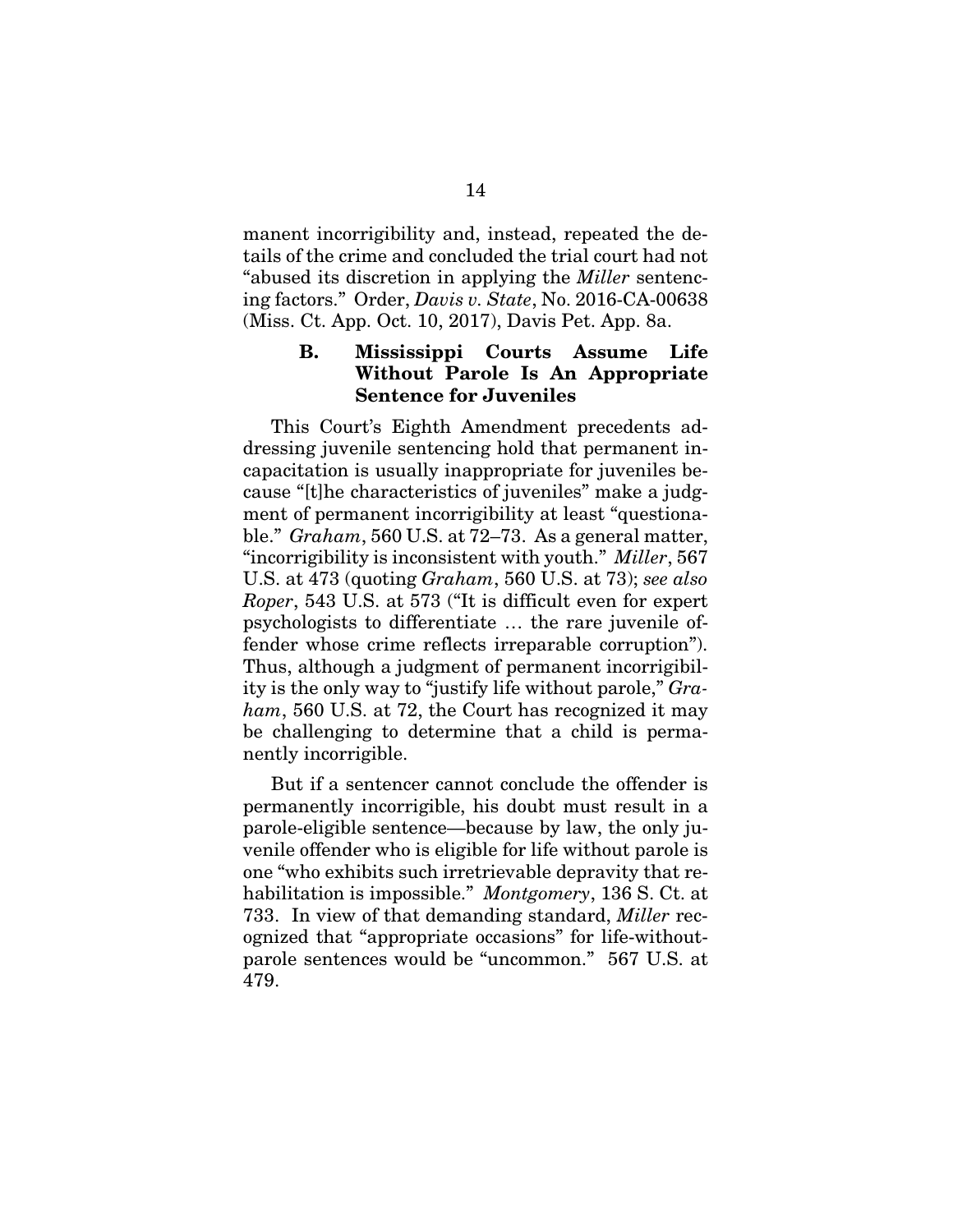Yet in Mississippi, the sentencer is permitted to start from the assumption that life without parole is justified. And often, the sentencer requires the offender to do the impossible to prove otherwise, *guaranteeing* he will never reoffend. The State may have discretion to require such a showing in the context of the actual parole determination, where the offender's immediate release is on the table. But *Miller* does not permit courts to reimpose life without parole on that basis.

1. At Jerrard Cook's resentencing, the trial court reimposed a sentence of life without parole without finding that Cook was permanently incorrigible. The appellate court affirmed, dismissing the permanent incorrigibility concept as unworkable.

Weighing the possibility of rehabilitation merely as one of the *Miller* factors, the court reasoned that Cook had received rule violations while imprisoned, but ignored other evidence demonstrating that Cook was not permanently incorrigible. A court-appointed psychologist testified that Cook "does not represent one of those rare offenders who could not be rehabilitated." Record Transcript (on file with the Mississippi Court of Appeals) 203, No. 2016-CA-00687-COA, cited at Pet. for Writ of Cert. in *Cook v. Mississippi*, No. 18-98 (U.S. July 20, 2018) ("Cook Pet."), 7. Other witnesses, including Cook's pastor, testified that Cook had "matured a lot" while in prison and had "taken responsibility" for his crime. Tr. 123, 135, 164, 170, cited at Cook Pet. 6. Cook also spoke in allocution and "ask[ed] for forgiveness" from the victim's family. *Cook v. State*, 242 So. 3d 865, 875 (Miss. Ct. App. 2017). The trial court did not discuss any of that evidence, but it apparently concluded that it did not suffice to show a "*significant* possibility of rehabilitation," *id.* (emphasis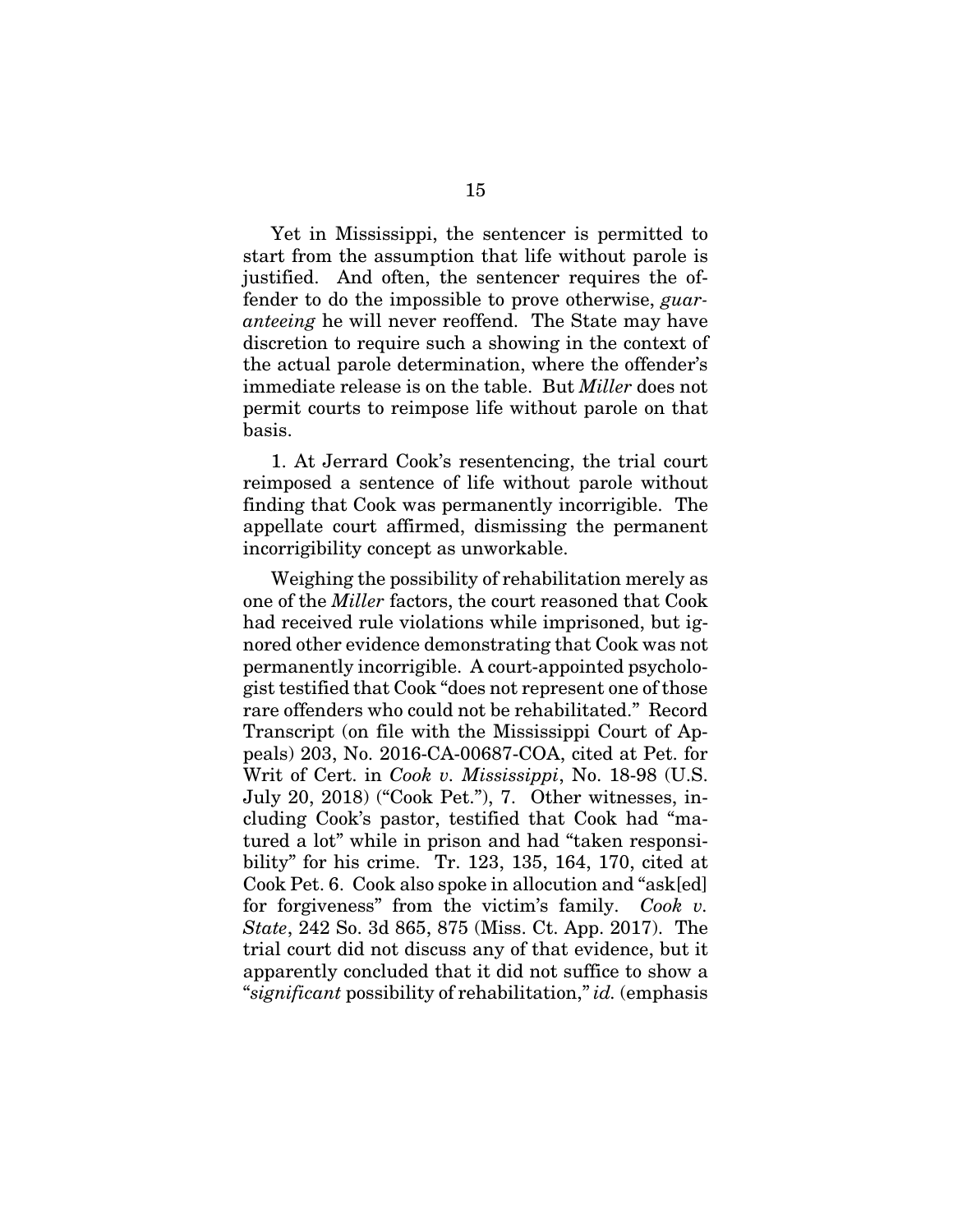added)—falling short of the necessary determination that "rehabilitation is impossible," *Montgomery*, 136 S. Ct. at 733.

The appellate court flouted this Court's holding that a life-without-parole sentence is unconstitutional for a juvenile who is not permanently incorrigible. The court observed: "According to the Supreme Court, the judge is supposed to determine whether the offender's 'crimes reflected *only* transient immaturity' or instead 'reflect irreparable corruption.'" *Cook*, 242 So. 3d at 873 (quoting *Montgomery*, 136 S. Ct. at 736) (emphasis in *Cook*). But, the court criticized, "there probably are few murders that reflect *only* transient immaturity," and the term "irreparable corruption" "sounds more like a theological concept than a rule of law to be applied by an earthly judge." *Id.* (internal quotation marks and alterations omitted).

The court affirmed because it was sufficient the trial court discussed the *Miller* factors. 242 So. 3d at 876. The court acknowledged the expert testimony that there was *no* "data … to suggest" that Cook would reoffend, and noted Cook's allocution. 242 So. 3d at 875. But the court emphasized that Cook "did not provide any additional testimony or evidence to demonstrate that rehabilitation was likely." *Id.* The court did not explain what evidence could have sufficed, given that Cook had offered expert testimony, witness testimony, and Cook's own allocution, all supporting his capacity for change. Nor did the court attempt to reconcile the burden it imposed on Cook with *Montgomery*'s requirement that rehabilitation must be "impossible." 136 S. Ct. at 733.

Untethered to the inquiry into permanent incorrigibility, the courts adjudicating Cook's sentence also were free (as in *Chandler* and *Davis*) to undermine the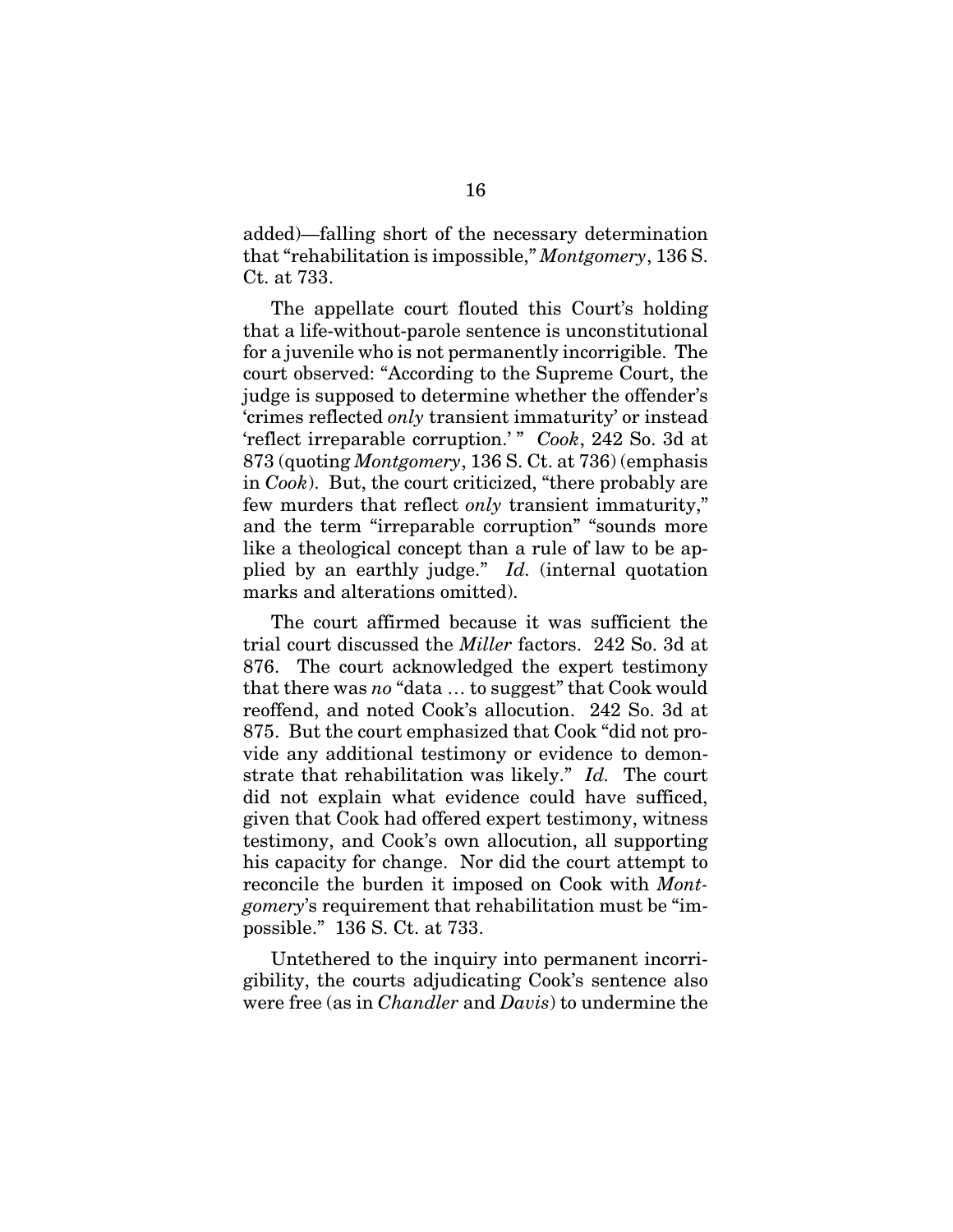basic precepts of *Miller*. The resentencing court assumed that Cook, at seventeen, was close enough to eighteen "such that this factor should not weigh against the imposition of a sentence of life without parole." Order Denying Re-Sentencing, *Cook v. State*, No. CI2013-0219 (Miss. Cir. Ct. Apr. 1, 2016), available at App. to Pet. for Writ of Cert., *Cook v. Mississippi*, No. 18-98 (U.S. July 20, 2018), 29a. The appellate court took a similar tack, reasoning (in two places) that life without parole was appropriate because Cook's accomplice—*who was over eighteen at the time of the crime*—received that sentence. 242 So. 3d at 874, 876.

2. *Cook* is one of a number of cases in which juvenile offenders were given life-without-parole sentences after the courts required virtual certainty that the defendants would be rehabilitated.

Darren Lee Wharton received a sentence of life without parole under such circumstances. *Wharton v. State*, 2019 WL 6605871, \*8 (Miss. Dec. 5, 2019). The trial court found Wharton "made efforts to better himself without the motivation of possible parole," but noted expert testimony that "no future behavior is *guaranteed*," and concluded it was too difficult "to predict whether Wharton's future behavior will conform to his behavior while incarcerated." *Id.* (quoting trial court; emphasis added). The state supreme court found "no abuse of discretion" because the trial court considered the *Miller* factors. *Id.* at \*9.

Charles Dalton Shoemake received a sentence of life without parole even though his expert and the State's expert *agreed* he was not permanently incorrigible. *Shoemake v. State*, 2019 WL 5884479, \*12, \*14 (Miss. Ct. App. Nov. 12, 2019) (Westbrooks, J., concur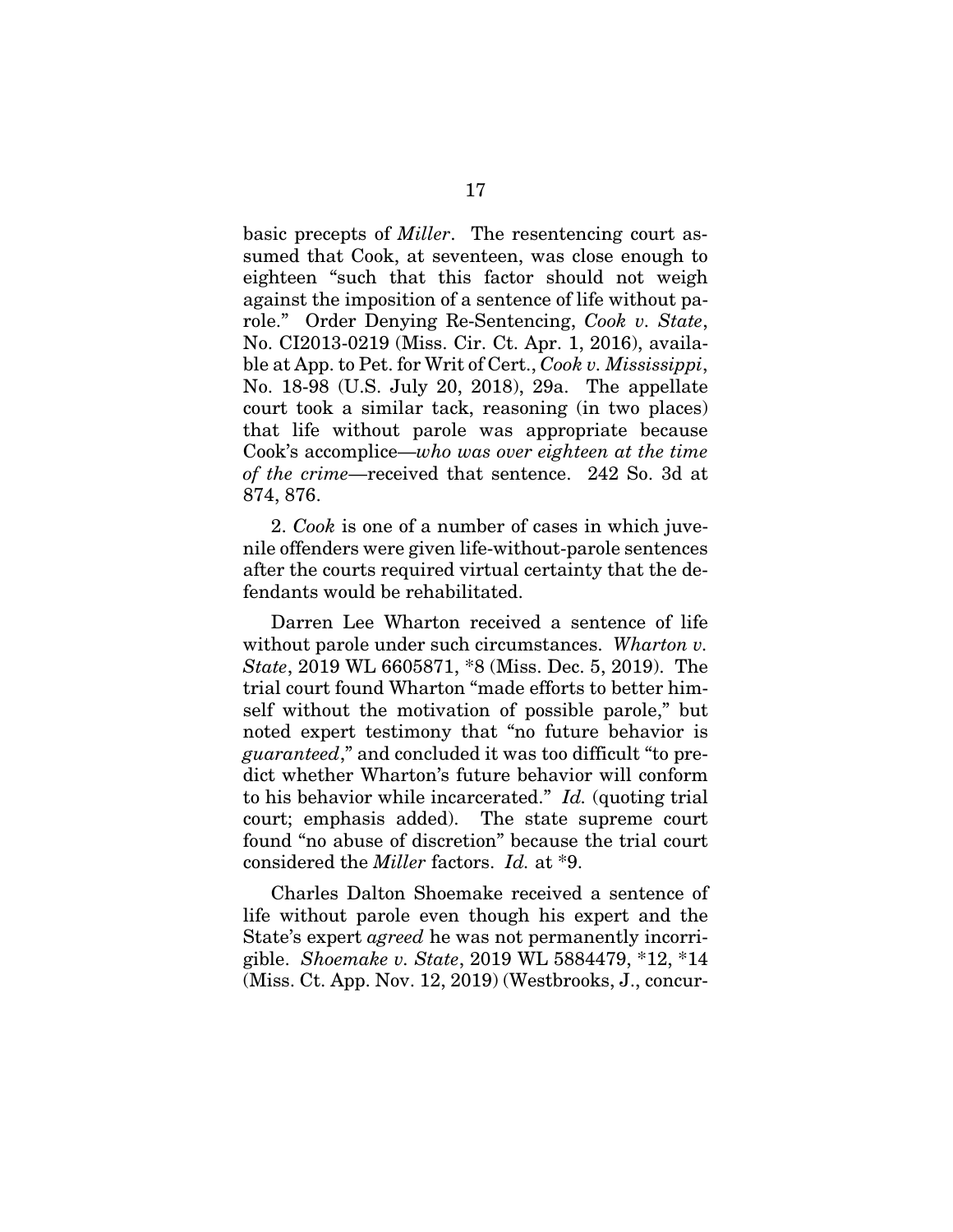ring in part and dissenting in part) (quoting expert testimony describing rehabilitation as "probable" and "reintegration" as "likely"). But the trial court discounted the expert testimony, stating: "Clearly this court does not have the clairvoyance to know if Shoemake can, in fact, be rehabilitated." *Id.* \*8. The court of appeals affirmed, reasoning that although the trial court acknowledged the possibility of Shoemake's rehabilitation, the other *Miller* factors cut against him. "There is no Mississippi precedent for the proposition that the possibility of rehabilitation overrides the other *Miller* factors—or even that it is the preeminent factor." *Id.* \*8.

The trial court in *Shoemake* repeated language from the resentencing of Lois Hudspeth. There, the court also disclaimed "clairvoyance" about Hudspeth's prospects for rehabilitation, and entered a sentence of life without parole which the appellate court affirmed. *Hudspeth v. State*, 179 So. 3d 1226, 1228 (Miss. Ct. App. 2015) (quoting trial court).

Most recently, in Joshua Miller's case, the court of appeals affirmed a life-without-parole sentence also premised on the lack of "clairvoyance" about Miller's future rehabilitation. *Miller v. State*, 2020 WL 2892820, \*7 (Miss. Ct. App. June 2, 2020). Two judges specially concurred, asserting that a trial court should have to make a finding of permanent incorrigibility— "free of doubt or guessing"—before imposing that sentence. *Id.* at \*9 (Lawrence, J., specially concurring). And three judges dissented, faulting the trial court's failure to weigh expert testimony showing Miller's capacity for change. *Id.*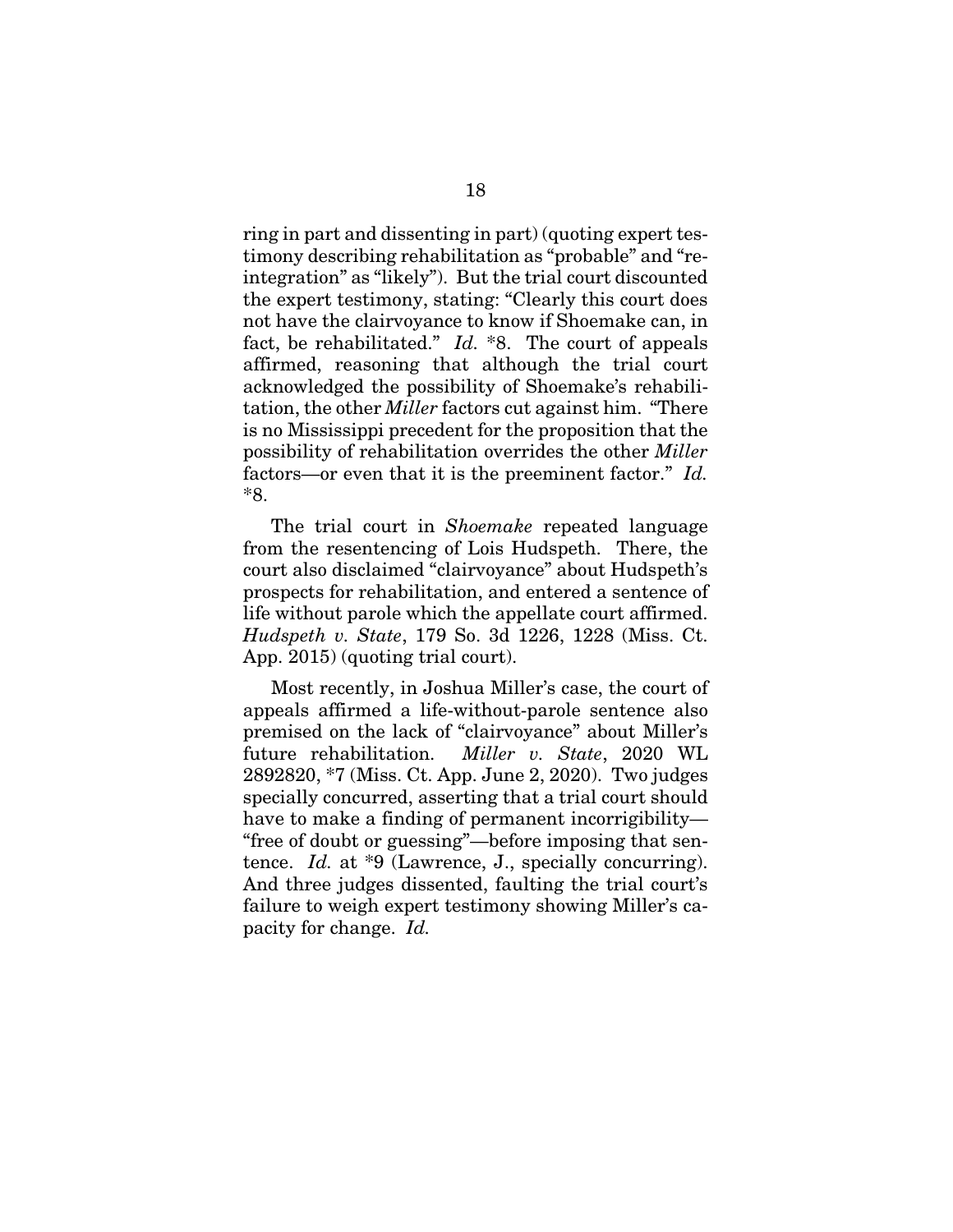## C. When Mississippi Courts Apply The Correct Framework, They Find That Life Without Parole Is Rarely Appropriate, As *Miller* Contemplated

1. Since *Miller*, Mississippi courts have generally resentenced defendants to life without parole when the State has sought that result. As a result, paroleeligible sentences for juvenile offenders in Mississippi generally arise from agreed-upon resolutions with the State, rather than contested resentencing proceedings. *E.g.*, *State v. Williams*, Cause No. 1998-10, 421 (2) (Miss. Cir. Ct. Feb. 12, 2020); *Stewart v. State*, No. 2013-0027 432 (21) (Miss. Cir. Ct. Sept. 6, 2017). Even so, *twenty-five percent* of Mississippi juveniles eligible for a life-without-parole sentence have received that sentence after *Miller*—a proportion that cannot be reconciled with this Court's call for the sentence to be limited to "rare" and "uncommon" cases*. See* Office of State Public Defender, *Juvenile Life Without Parole in Mississippi, February 2020*, at 3, http://www.ospd.ms. gov/REPORTS/Juvenile%20Life%20without%20Parole%20report%2002-2020.pdf.

Occasionally, however, trial courts have correctly employed *Miller*'s framework and have required a showing that rehabilitation would be impossible. For example, Jamario Brady was resentenced to life with the opportunity for parole, even though the court recognized that "Brady has not been a model prisoner" and "any guess as to [his] chances of successful rehabilitation would be just that—a guess." *Brady v. Mississippi*, Order at 6–7, Cause No. 14-CI-15-0033-CEW (Miss. Cir. Ct. Dec. 2, 2015). Nonetheless, Brady was "not that rare and uncommon juvenile that is deserving of a sentence of life with no possibility for parole."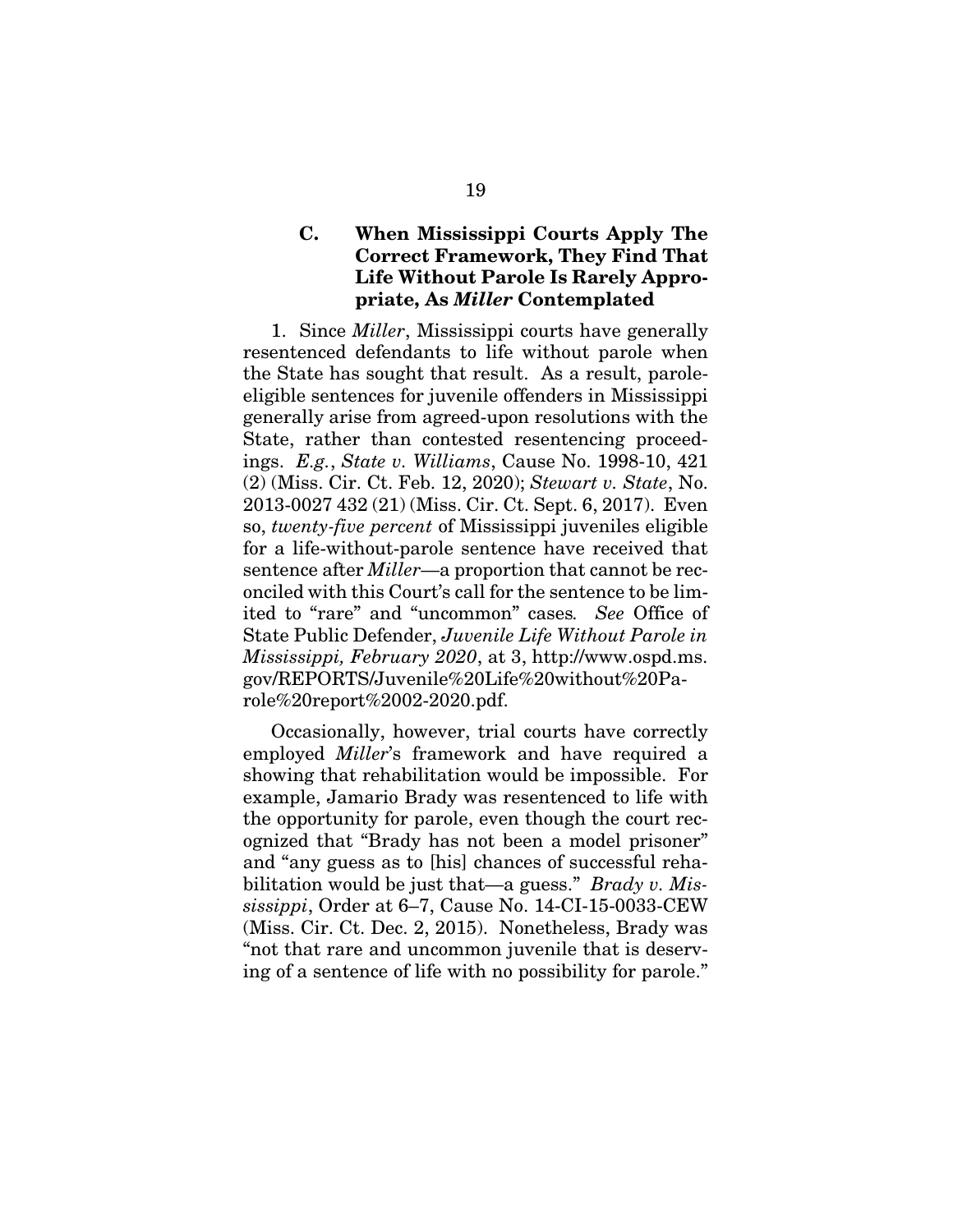*Id.* 7. The court refused to conflate its sentencing judgment with the role of a parole board, reasoning "Brady is entitled to at least be considered for parole" even though it could not "say when or even if" parole would be granted. *Id.* 7–8.

A similar framework has yielded the same result in other cases. For example, in Ricky Bell's resentencing, the court restated *Miller*'s command that life-withoutparole sentences should be "*rare*" and "*uncommon*" in light of "the great difficulty" of distinguishing the juvenile offender who is irreparably corrupt. *Bell v. State*, Order at 2, Cause No. 2013-00155 (Miss. Feb. 18, 2014). The court found Bell's sentence of life without parole violated the Eighth Amendment because it found "no evidence … that Mr. Bell is one of those 'uncommon' and 'rare' juvenile homicide offenders who may be sentenced to life without eligibility for parole." Order at 3. In Jerrian Horne's case, the court imposed a parole-eligible sentence using the same reasoning. *Horne v. State*, Order at 3, Cause No. CI15-0038 (Miss. Cir. Ct. Oct. 26, 2015) (finding "no evidence … that Mr. Horne is one of those 'uncommon' and 'rare' juvenile homicide offenders").

2. Because trial courts in Mississippi are free to ignore the permanent incorrigibility question and weigh the "*Miller* factors" as they see fit, sentencing outcomes in Mississippi do not reveal any rational distinction between those offenders who are permanently incorrigible and those who are not.

Joey Chandler introduced copious evidence of his capacity for rehabilitation—including the character change he *already* had experienced—yet was sentenced to life without parole by a court that did not even acknowledge that sentence should be rare and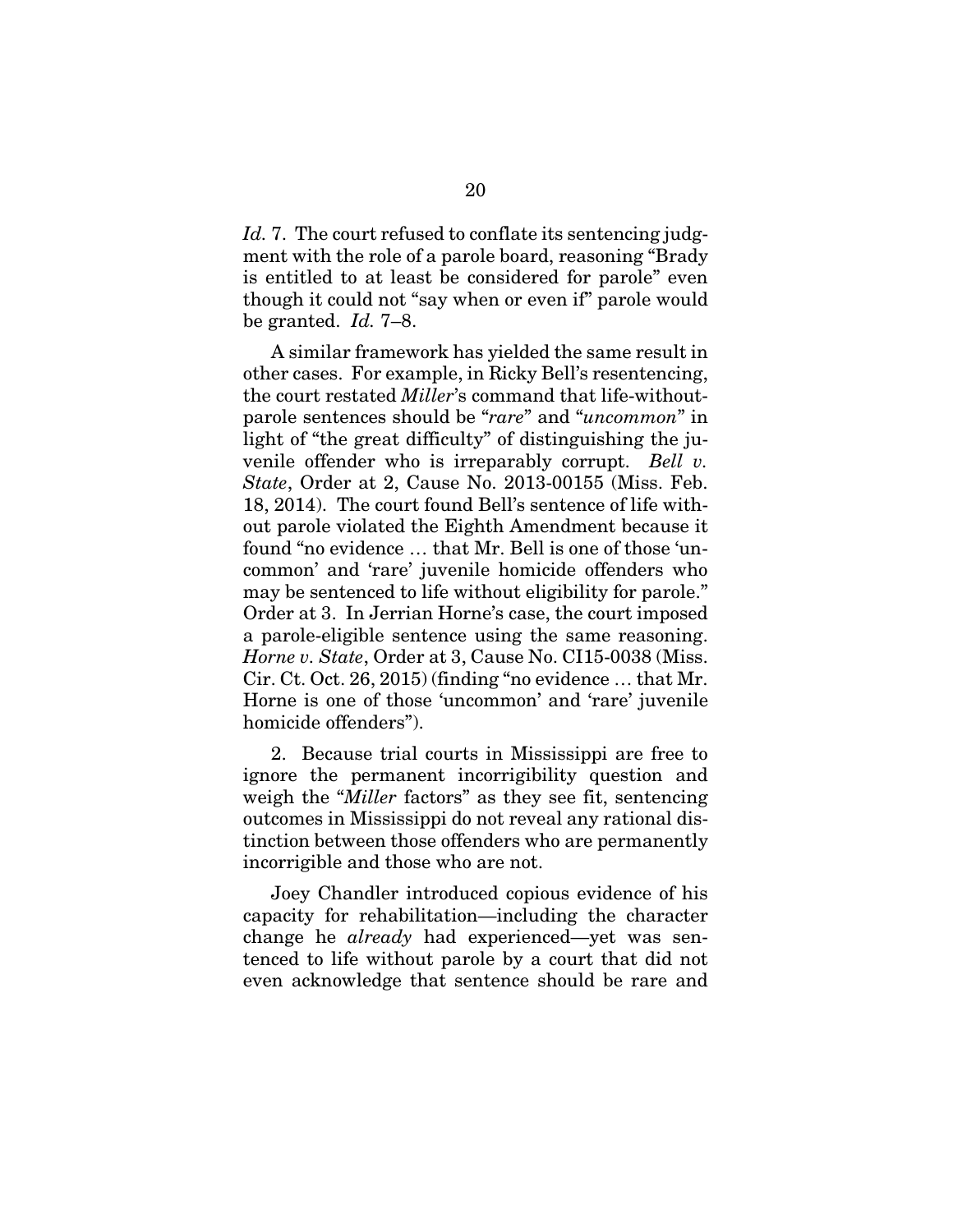uncommon. Jerrard Cook introduced similar evidence, but the trial court imposed life without parole after identifying each *Miller* factor and concluding that none barred that sentence; on appeal, the reviewing court insisted it was incapable of evaluating Cook's corrigibility. Charles Shoemake received a sentence of life without parole despite unanimous expert testimony supporting his ability to change, because the court said the issue of rehabilitation should receive no special weight.

Yet Jamario Brady, Ricky Bell, and Jerrian Horne received sentences that allow the possibility of release. The courts that imposed those more lenient sentences did not rely on a superior showing of personal transformations or some other evidentiary trump card. Instead, those resentencing courts went beyond the floor established by the Mississippi Supreme Court and properly evaluated whether the offender was the *rare* individual eligible for a life-without-parole sentence. By contrast, the trial and appellate courts in Chandler, Cook, and Shoemake's sentencings assumed their task was—as the Mississippi Supreme Court has said—only to consider the *Miller* factors and impose a sentence at their discretion.

Thus the Mississippi Supreme Court's faulty interpretation of *Miller* produces arbitrary juvenile sentencing outcomes. A juvenile whose sentencer independently comprehends *Miller* may receive a paroleeligible sentence, unless he is rare and irretrievably depraved. But a juvenile whose sentencer hews only to the state supreme court's guidance may—and often does—receive a life-without-parole sentence that is not tied to any consideration of corrigibility whatsoever.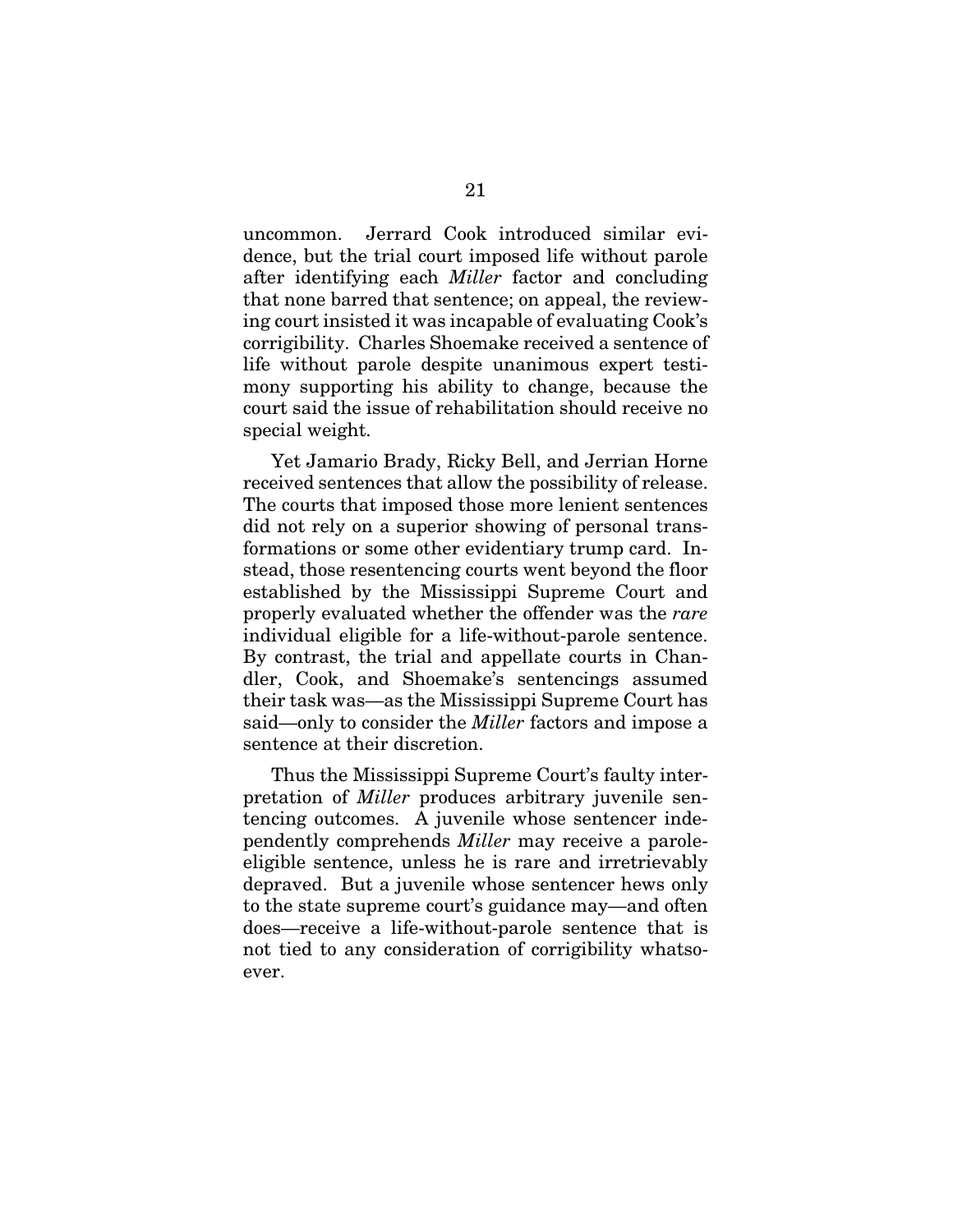#### II. STATE COURTS THAT REQUIRE A FIND-ING OF PERMANENT INCORRIGIBILITY RELIABLY IMPLEMENT *MILLER*

The foregoing cases demonstrate that Mississippi's current practice is inadequate to effectuate the constitutional rule that a life without parole punishment is disproportionate for "the vast majority of juvenile offenders" who are not "permanently incorrigible." *Montgomery*, 136 S. Ct. at 734, 735; *Miller*, 567 U.S. at 479. The best, and perhaps the only way, to carry out that command is to require an express ruling that a juvenile is permanently incorrigible as a condition of a life-without-parole sentence.

State supreme courts that require a finding of permanent incorrigibility to justify life without parole enable the meaningful and consistent application of *Miller*. Instead of superficially nodding to the attributes of childhood identified in *Miller*, the sentencer must consider those attributes in the context of the central inquiry into incorrigibility. The finding requirement ensures courts do not give outsized importance to considerations like the seriousness of the crime, which has the potential to "overpower" the analysis simply because of its gravity. *Roper*, 543 U.S. at 553. It also reduces the risk that the sentencer will wrongly focus on the danger to the public from immediate release, instead of asking whether the court can conclude at sentencing that parole will never be appropriate, even decades in the future.

Requiring the sentencer to reach a conclusion of permanent incorrigibility ensures that the *Miller* factors function as this Court intended: they enable the sentencer to distinguish between the relatively rare juvenile who may constitutionally be sentenced to life without parole and the majority of juveniles who may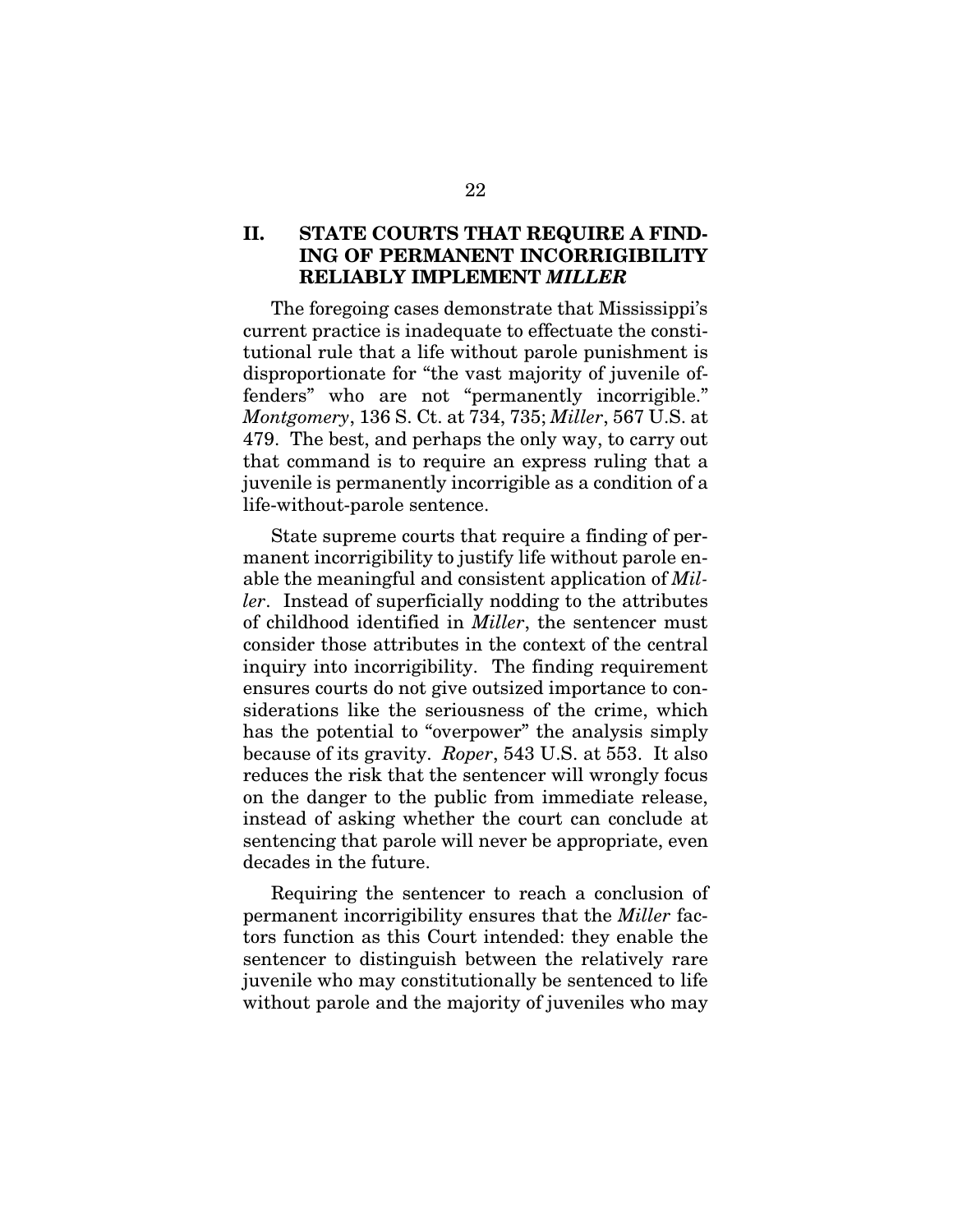not. That inquiry may be challenging but it is far from impossible. Sentencers in states with a required finding of permanent incorrigibility still can and do impose sentences without the possibility of parole on juvenile offenders. But they do so only in the "uncommon" case in which the evidence—whether expert testimony or clear facts—reveals the "rare juvenile offender" who is incapable of change. *Miller*, 567 U.S. at 479. The resulting sentences are substantively consistent with the Eighth Amendment.

#### A. A Required Determination Of Permanent Incorrigibility Reduces The Risk Of Unconstitutional Life-Without-Parole Sentences

1. The Pennsylvania Supreme Court recognizes that *Miller* requires life-without-parole sentences for juveniles to be accompanied by "a conclusion, supported by competent evidence, that the defendant will forever be incorrigible." *Commonwealth v. Batts*, 163 A.3d 410, 444, 472 (Pa. 2017). The court also holds that "faithful application" of *Miller* further dictates a presumption against life-without-parole sentences for juveniles. *Id.*

In *Batts*, the Pennsylvania Supreme Court used those procedural tools to reverse a life-without-parole sentence, which the trial court imposed after reasoning that the factors cutting against the offender outweighed those in the offender's favor. 163 A.3d at 428. At the same time, the trial court "repeatedly made the conflicting finding that there remained a possibility that Batts could be rehabilitated." *Id.* The state supreme court recognized that the trial court's own findings could not support a determination of permanent incorrigibility, and thus could not support a sentence with no chance for release. *Id.* at 445–46 (citing trial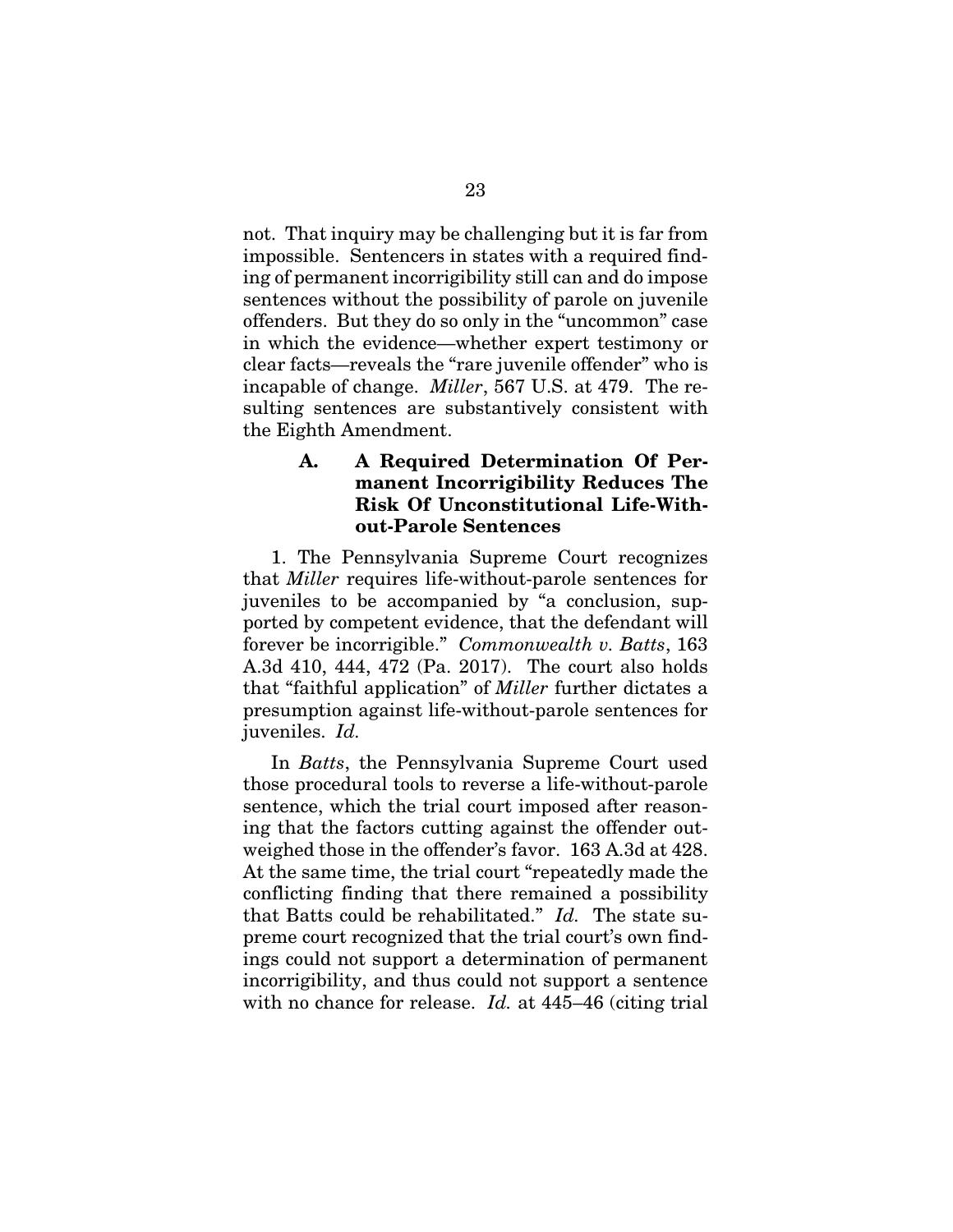court statement that Batts "may ultimately prove to be amenable to treatment"). Importantly, *Batts* expressly distinguished the sentencing decision from the ultimate propriety of release: "[A]n erroneous decision in favor of the offender … carries minimal risk," because if the offender is never rehabilitated, "he or she simply serves the rest of the life sentence without ever obtaining release on parole." *Id.* at 475.

Similarly, requiring a finding of incorrigibility ensures that, as *Miller* contemplated, the circumstances of the crime will not improperly dominate the analysis. In *Commonwealth v. Moye*, the Pennsylvania appellate court reversed where the trial court claimed to have found the offender permanently incorrigible. 224 A.3d 48, 57 (Pa. Super. Ct. 2019). But the trial court also found expert testimony that "Moye could be successfully rehabilitated" to be "credible," "informative" and "good guidance." *Id.* at 54, 57. The court of appeals reversed, because the trial court's purported judgment of permanent incorrigibility could not be reconciled with its favorable assessment of the expert testimony. *Id.* The appellate court also noted the trial court had "overly focused" on "the nature of the crimes" and the victim impact statement—which were the only evidence offered by the State, but were not in themselves sufficient to establish Moye's incorrigibility. *Id.*

2. In Illinois, the required finding of permanent incorrigibility ensures that Illinois juveniles are not subject to life-without-parole sentences based on mere uncertainty about corrigibility. In *People v. Hixson*, the court of appeals reversed a sentence of "de facto life without parole," treated as life without parole under Illinois law. 2019 WL 2488015, \*8 (Ill. App. Ct. Jun.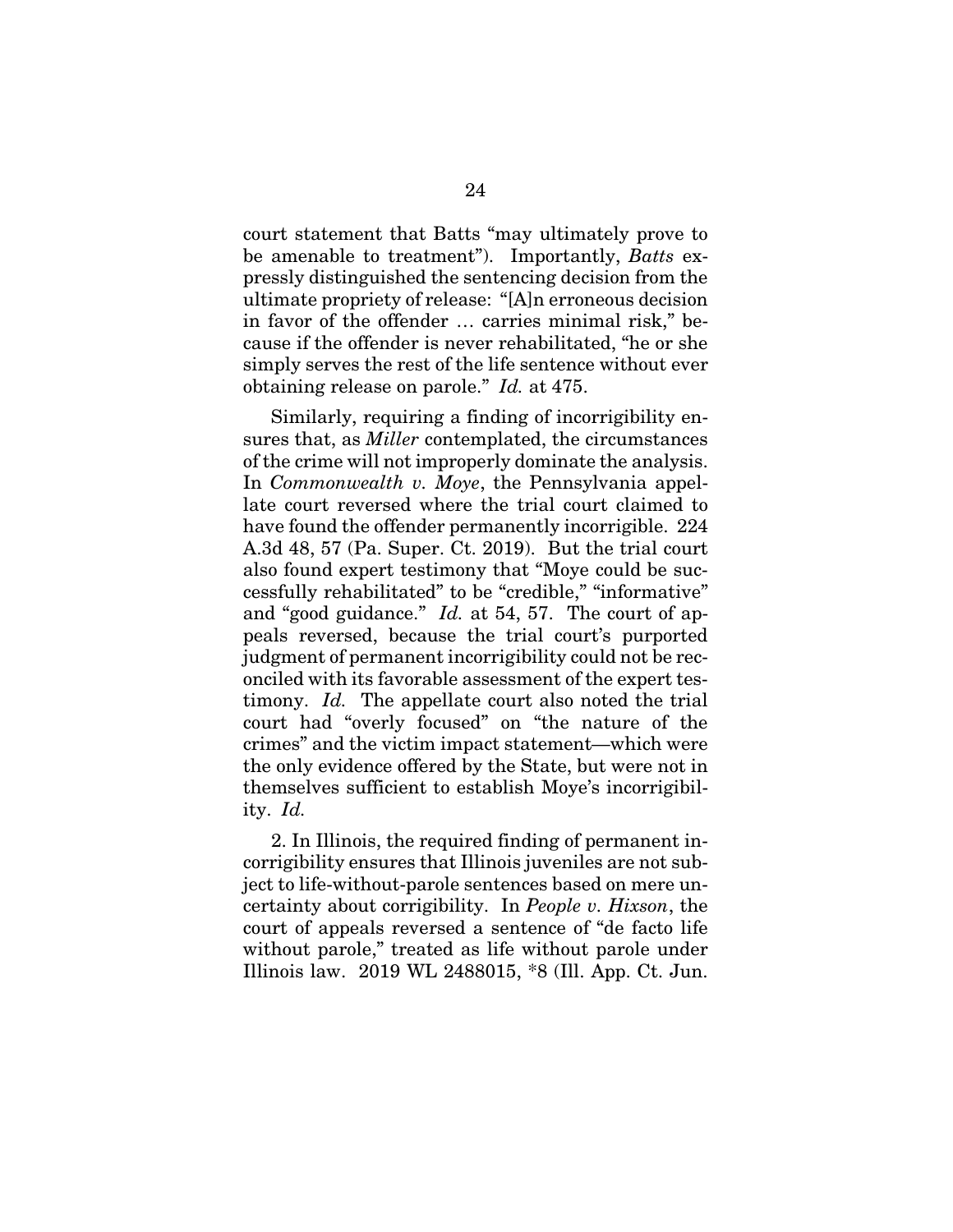7, 2019). The trial court had not found irreparable corruption, but had merely characterized the offender's rehabilitative potential as "low." *Id.* at \*5. Falanzo Hixson—who earned his GED, took college classes, and completed drug treatment, all while in prison was later resentenced to a sentence of 35 years with the opportunity for parole. Jim Dey, *Resentencing a new lease on life for Champaign man*, The Champaign News-Gazette (Jan. 12, 2020), https://www.news-gazette.com/opinion/columns/jim-dey-resentencing-anew-lease-on-life-for-champaign-man/article\_81e09 7f8-f048-5702-935c-641ec2a5c2af.html.

In other Illinois cases, the finding requirement appropriately restrained trial courts that "focused on the brutality of the crime and the need to protect the public, with no corresponding consideration given to defendant's opportunity for rehabilitation." *People v. Paige*, 2020 WL 1330418, \*8 (Ill. App. Ct. Mar. 20, 2020). In *Paige*, the court reversed because the trial court had overweighed its horror at the offender's crime (a home invasion) while giving insufficient attention to expert testimony that Paige could be rehabilitated through treatment and counseling. 2020 WL 1330418, \*7. Similarly, in *People v. Morris*, resentencing was warranted because the trial court equivocated on the defendant's incorrigibility, asking: "Is there room for rehabilitation for Pharoah Morris? That's up to him." 78 N.E.3d 429, 437 (Ill. App. Ct. 2017).

3. In Oklahoma, the court of criminal appeals likewise has remanded sentences of life without parole when there is no underlying finding of permanent incorrigibility. *See Stevens v. State*, 422 P.3d 741 (Okla. Crim. App. 2018); *Luna v. State*, 387 P.3d 956, 963 (Okla. Crim. App. 2016).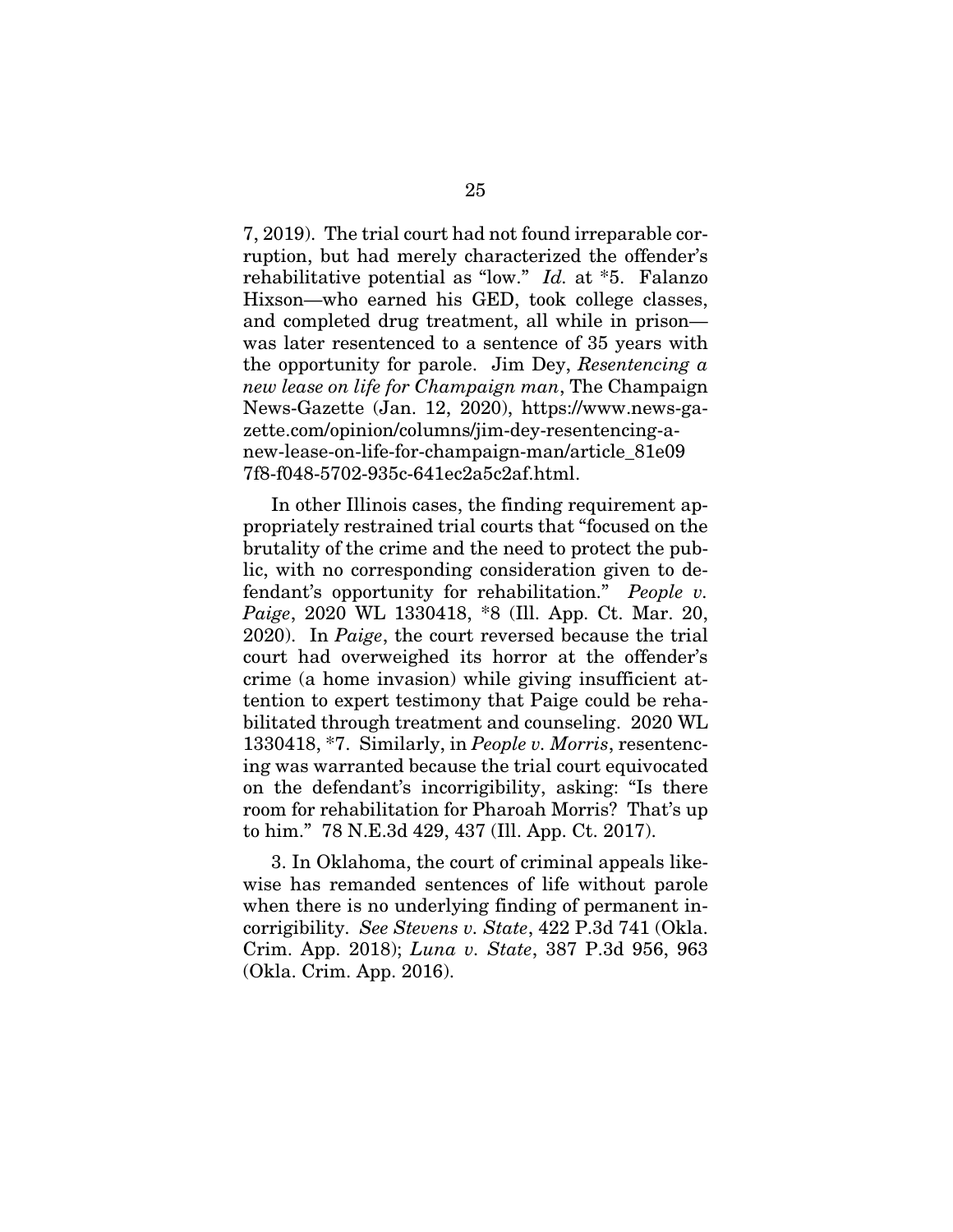That court also has imposed other procedural protections to effectuate *Miller*'s substantive rule. Unlike the Mississippi judge in *Cook* who insisted that permanent incorrigibility was hopelessly abstract, the Oklahoma Court of Criminal Appeals identified specific considerations that may be relevant to incorrigibility: "the defendant's: (1) sophistication and maturity; (2) capability of distinguishing right from wrong; (3) family and home environments; (4) emotional attitude; (5) pattern of living; (6) record and past history, including previous contacts with law enforcement agencies and juvenile or criminal courts, prior periods of probation and commitments to juvenile institutions; and (7) the likelihood of the defendant's rehabilitation during adulthood." *Stevens*, 422 P.3d at 750.[3](#page-35-0)

4. In Georgia, too, the required finding of permanent incorrigibility serves as a check on improper trial court reasoning. In *Veal v. State*, the supreme court reversed the trial court's sentence of life without parole, which rested on "the overall brutality of the crimes for which [the defendant] was convicted" and arose after the testimony of "many, many victims" at the original sentencing hearing. 784 S.E.2d 403, 408– 09, 412 (Ga. 2016).

5. Wyoming also requires and enforces a requirement of a finding of irreparable corruption. In *Sen v. State*, the Wyoming Supreme Court reversed the offender's sentence of life without parole and announced the finding requirement. The court noted the "manifold" structural benefits of that requirement, which

<span id="page-35-0"></span> <sup>3</sup> The guidance in *Stevens* is only intended to guide trial court practitioners until the Oklahoma Legislature acts to address the procedural implementation of *Miller*. 422 P.3d at 749.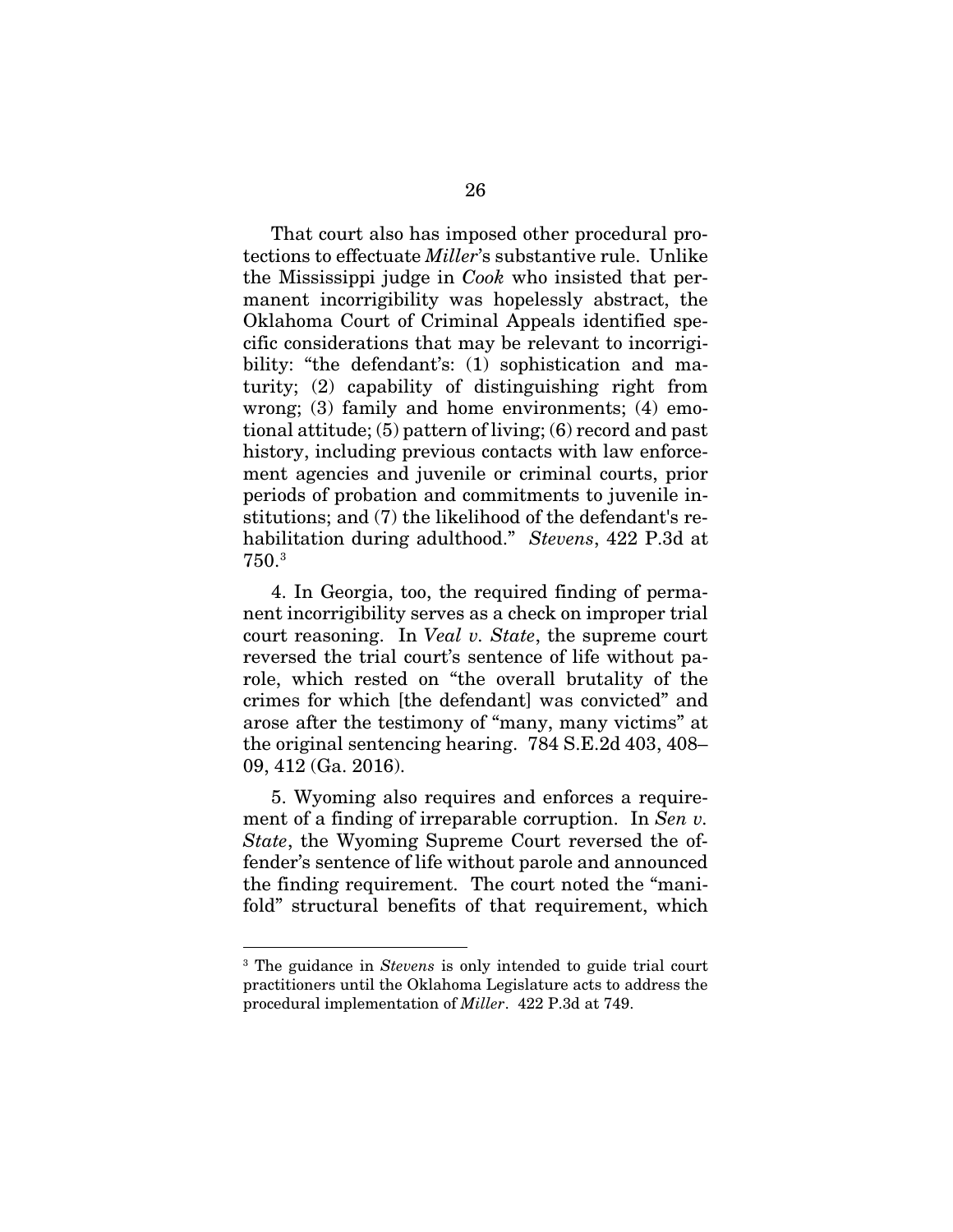would "promote more thoughtful consideration of relevant factors," "enhance the court's legitimacy," "aid courts in attaining their institutional objective of dispensing equal and impartial justice," and "aid[] appellate courts to ascertain whether the sentence imposed was based upon accurate, sufficient and proper information." 301 P.3d 106, 127 (Wyo. 2013) (citation omitted). The supreme court's decision also paved the way for Dharminder Sen's resentencing, at which he expressed remorse for his crime and received a paroleeligible sentence. Associated Press, *Judge resentences man in Sheridan killing*, Casper Star-Tribune (Jan. 17, 2014), https://trib.com/ap/state/judge-resentencesman-in-sheridan-killing/article\_de831056-915e-500fa6b9-ee31065283bf.html.

#### B. Sentencers Retain Discretion To Impose Constitutional Life-Without-Parole Sentences

In states that require a finding of permanent incorrigibility, sentencers still can and do impose sentences of life in prison without the possibility of parole. But those sentences are procedurally sound and, because they reflect the sentencing authority's conclusion that the defendant is permanently incorrigible, constitutionally permissible.

For example, in *Commonwealth v. Smith*, the appellate court affirmed such a sentence of life without parole.2018 WL 3133669, \*13 (Pa. Super. Ct. June 27, 2018). The sentencing court made a judgment that the defendant was "uncommon and rare and an unusual juvenile who would likely kill in the future," based on evidence that the offender, while in prison, had become the leader of a neo-Nazi prison gang, plotted a detailed escape involving numerous inmates, and threatened to kill a confidential informant. *Id.* \*2, \*5.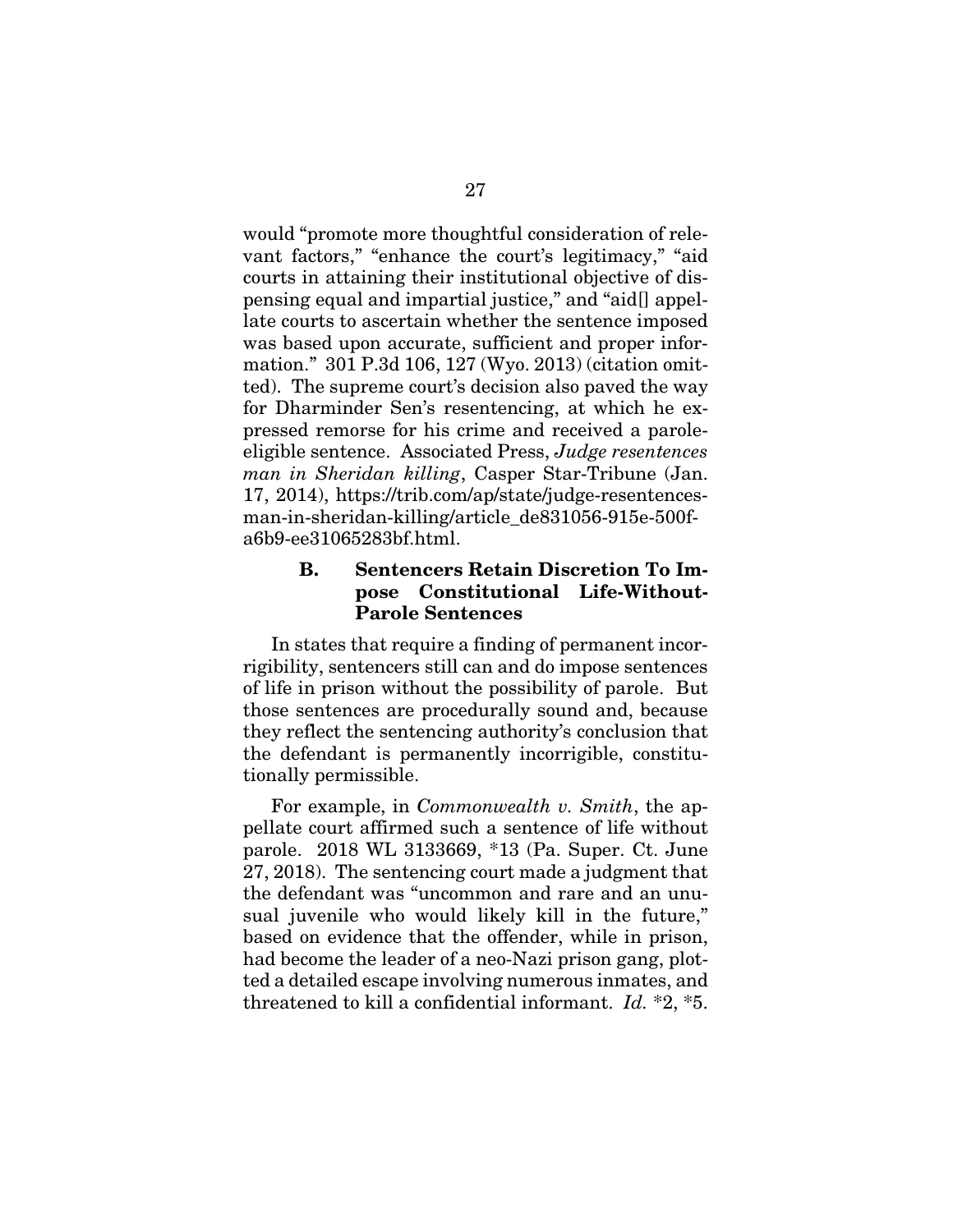The court also heard expert testimony which "concluded with a reasonable degree of medical certainty" that Smith "was a rare and uncommon juvenile." *Id.* \*11.

In *People v. Holman*, the defendant had an extensive criminal history, committed murder while released on parole, expressed no remorse, and declined to present any evidence "to show that his criminal conduct was the product of immaturity and not incorrigibility." 91 N.E.3d 849, 865 (Ill. 2017). On that record, the trial court expressly found "that th[e] Defendant cannot be rehabilitated," and the Illinois Supreme Court affirmed the sentence of life without parole. *Id.*  at 855.

Similarly, in *People v. Guye*, the trial court imposed a sentence of life without parole after making an explicit finding that the offender "ha[d] zero chance of successfully rehabilitating himself," based in part on the offender's extensive and violent criminal history. 2019 WL 7246447, \*10 (Ill. App. Ct. Dec. 26, 2019). The appellate court expressly recognized the discretion retained by the trial court under *Miller*. "acknowledge[d] that a different sentencing court could have reached a different sentence based on the evidence presented at petitioner's sentencing hearing." *Id.* at \*11. But it reasoned: "[N]othing in *Miller* or [*People v.*] *Holman*[, 91 N.E.3d 849 (Ill. 2017),] suggests that we are free to substitute our judgment for that of the sentencing court." *Id.*

Finally, in *White v. State*, the trial court "entered a detailed order making findings of fact and conclusions of law in support of its decision to impose a sentence of life without parole." 837 S.E.2d 838, 843 (Ga. 2020). The court specifically found that White "is in fact ir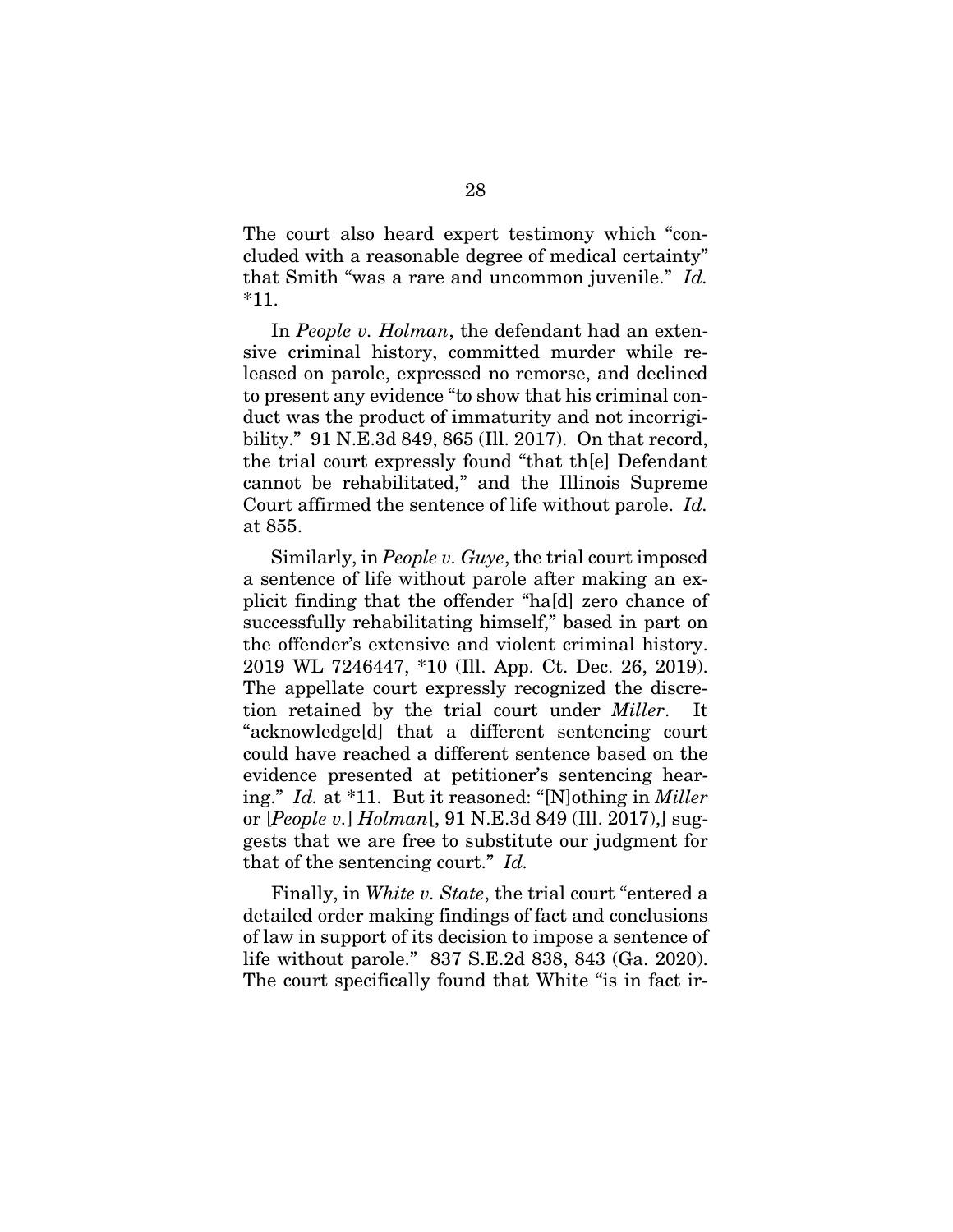reparably corrupt." *Id.* In addition to White's initiation of the murder at issue and his troubling behavior even when living in a "normal supportive environment," the court found the defense expert's conclusion that White was not permanently incorrigible was not supported by credible evidence. *Id.* The state supreme court affirmed: "The record evidence that the trial court laid out in detail" was sufficient to support its judgment of irreparable corruption. *Id.* at 845.

## III. A DETERMINATION OF PERMANENT IN-CORRIGIBILITY IS CRITICAL TO CON-SISTENTLY IMPOSE LIFE-WITHOUT-PA-ROLE SENTENCES

A. Mississippi's current sentencing framework falls short of securing the substantive constitutional rights articulated in *Miller* and causes at least two systemic harms. First, Mississippi's failure to require evaluation of incorrigibility creates a significant risk that juvenile offenders are sentenced to life without the possibility of parole regardless whether they are in fact permanently incorrigible. That result is intolerable under this Court's precedents.

*Montgomery* held that *Miller* was retroactive because its substantive rule, barring constitutional lifewithout-parole punishments for most juveniles, "necessarily carries a significant risk that a defendant here, the vast majority of juvenile offenders—faces a punishment that the law cannot impose." 136 S. Ct. at 734 (citation and alterations omitted). But under current procedure, a juvenile offender in Mississippi remains at risk of receiving an unconstitutional sentence because there is no assurance that he will be found permanently incorrigible before receiving a lifewithout-parole sentence. Instead, trial courts in Mis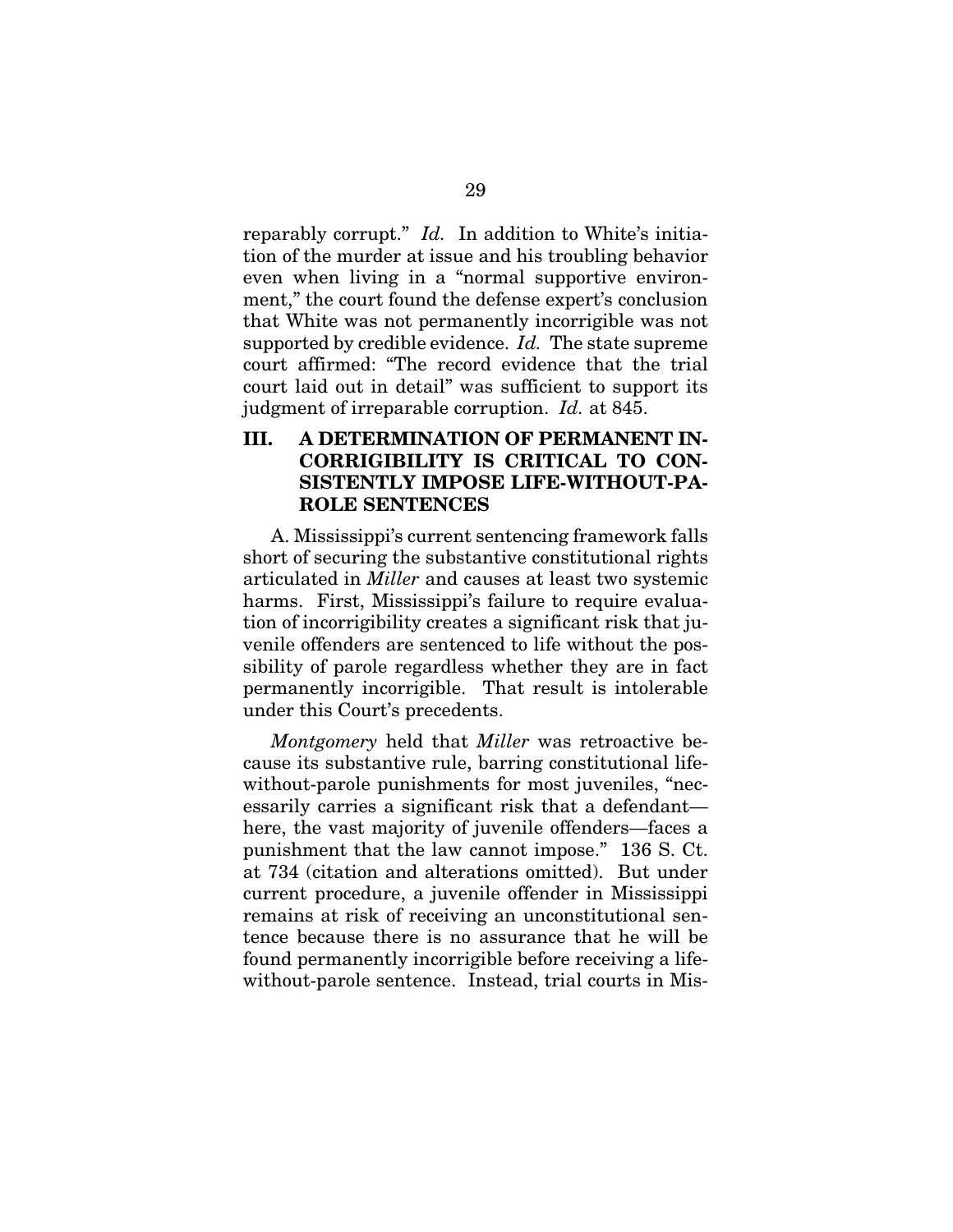sissippi are free to impose life-without-parole sentences at their discretion as long as they address the *Miller* factors first. See pp. 20–21, *supra*.

By contrast, in states that require a finding of incorrigibility, sentencers must and do make the judgment that a juvenile cannot be rehabilitated before sentencing him to life without parole. That required procedure has the salutary purpose of ensuring that life-without-parole sentences are administered consistent with the constitution—*and* that offenders and the public *know* how and why life-without-parole sentences are lawfully imposed.

Second, because Mississippi's juvenile resentencing framework requires so little of the trial court, state appellate courts lack any real ability to correct disparate sentencing outcomes. In *Miller* cases, Mississippi courts review the sentencer's legal conclusions de novo, but review the application of law to facts for abuse of discretion. *Chandler*, 242 So. 3d at 68. In practice, as long as the sentencer mentions the "*Miller* factors," the appellate court cannot reverse unless the discussion of those factors is somehow "grossly unsound, unreasonable, illegal, or unsupported by the evidence." *See Nunnery v. Nunnery*, 195 So. 3d 747, 752 (Miss. 2016) (quoting *Abuse of Discretion*, Black's Law Dictionary (10th ed. 2014)). As a result, the judgment whether to impose the grave punishment of life without parole is left almost entirely to the discretion of the trial court.

By contrast, a required determination of permanent incorrigibility would enable appellate courts to meaningfully police arbitrary sentencing outcomes. Appellate courts would have the tools to require a ruling on permanent incorrigibility where the trial court has failed to make one (*e.g.*, *Hixson*, 2019 WL 2488015)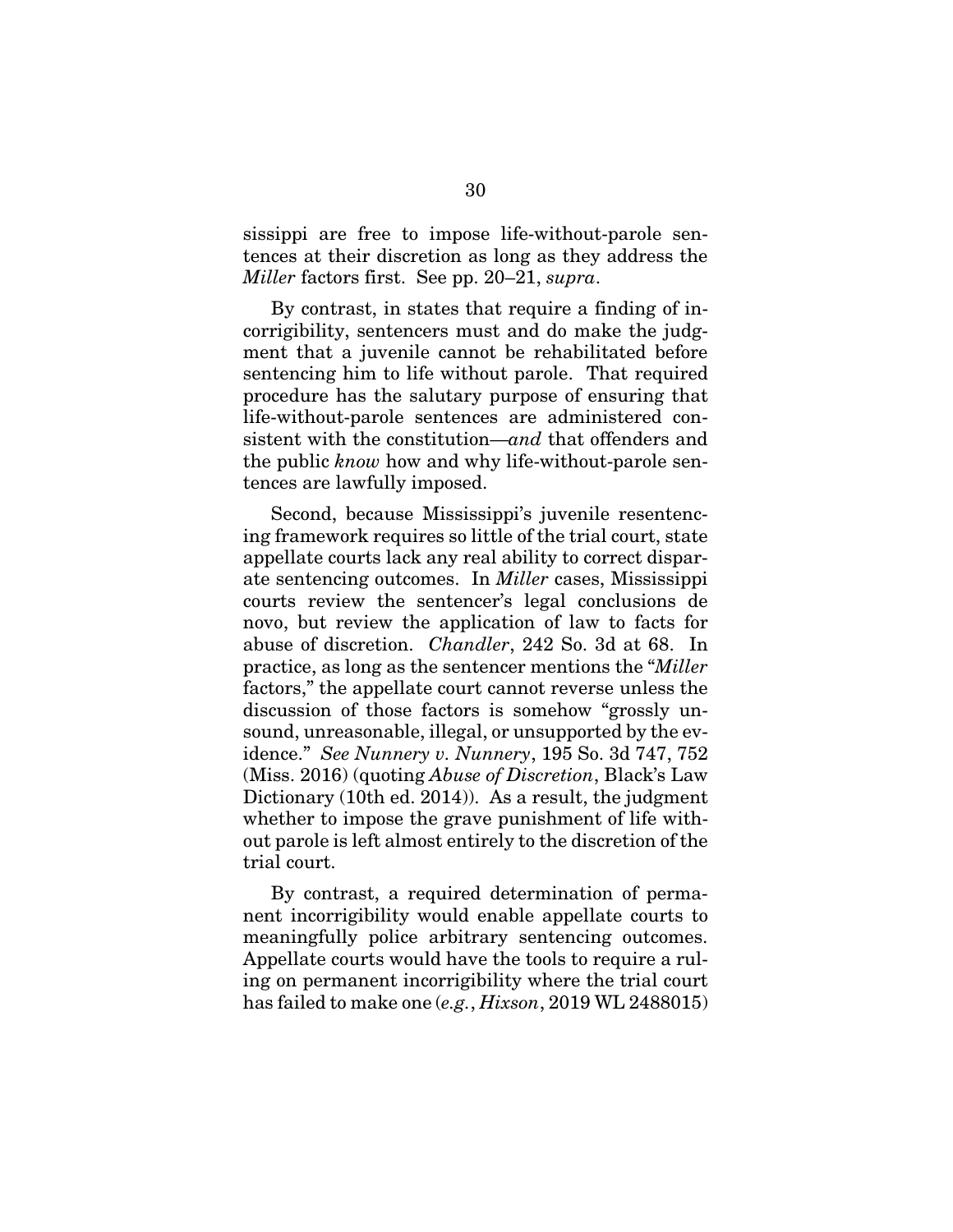*and* have further authority to evaluate whether the evidence reasonably supports a sentencer's finding on that point (*cf. Batts*, 163 A.3d 410). When trial courts address incorrigibility on the record, appellate courts reviewing for abuse of discretion can detect and reverse those outcomes that fall outside the sentencer's reasonable discretion. Federal and state courts alike have recognized that requiring a sentencer to explain why an offender is incapable of change is essential "to permit meaningful appellate review." *United States v. Briones*, 929 F.3d 1057, 1067 (9th Cir. 2019) (en banc); *Sen*, 301 P.3d at 127.

B. The Court should be particularly concerned with those deleterious effects of Mississippi's current approach (an approach shared by Idaho and Michigan, Pet. for Writ of Cert. at 12–13) because of the severity of juvenile life-without-parole sentences. Those sentences "share some characteristics with death sentences that are shared by no other sentences," and are "especially harsh" punishments for juveniles. *Graham*, 560 U.S. at 70. In particular, both sentences "alter[] the offender's life by a forfeiture that is irrevocable." *Id.* at 69–70.

The Court "has repeatedly emphasized that meaningful appellate review of death sentences promotes reliability and consistency," *Clemons v. Mississippi*, 494 U.S. 738, 749 (1990), and is an essential "safeguard … to ensure that death sentences are not imposed capriciously or in a freakish manner," *Gregg v. Georgia*, 428 U.S. 153, 195 (1976). In a similar way, the lax approach that Mississippi (and other states) use in juvenile resentencing cases undermines the power of state appellate courts to ensure the correct and even-handed application of *Miller*. *Cf. Campbell v. Ohio*, 138 S. Ct. 1059, 1061 (2018) (Sotomayor, J.,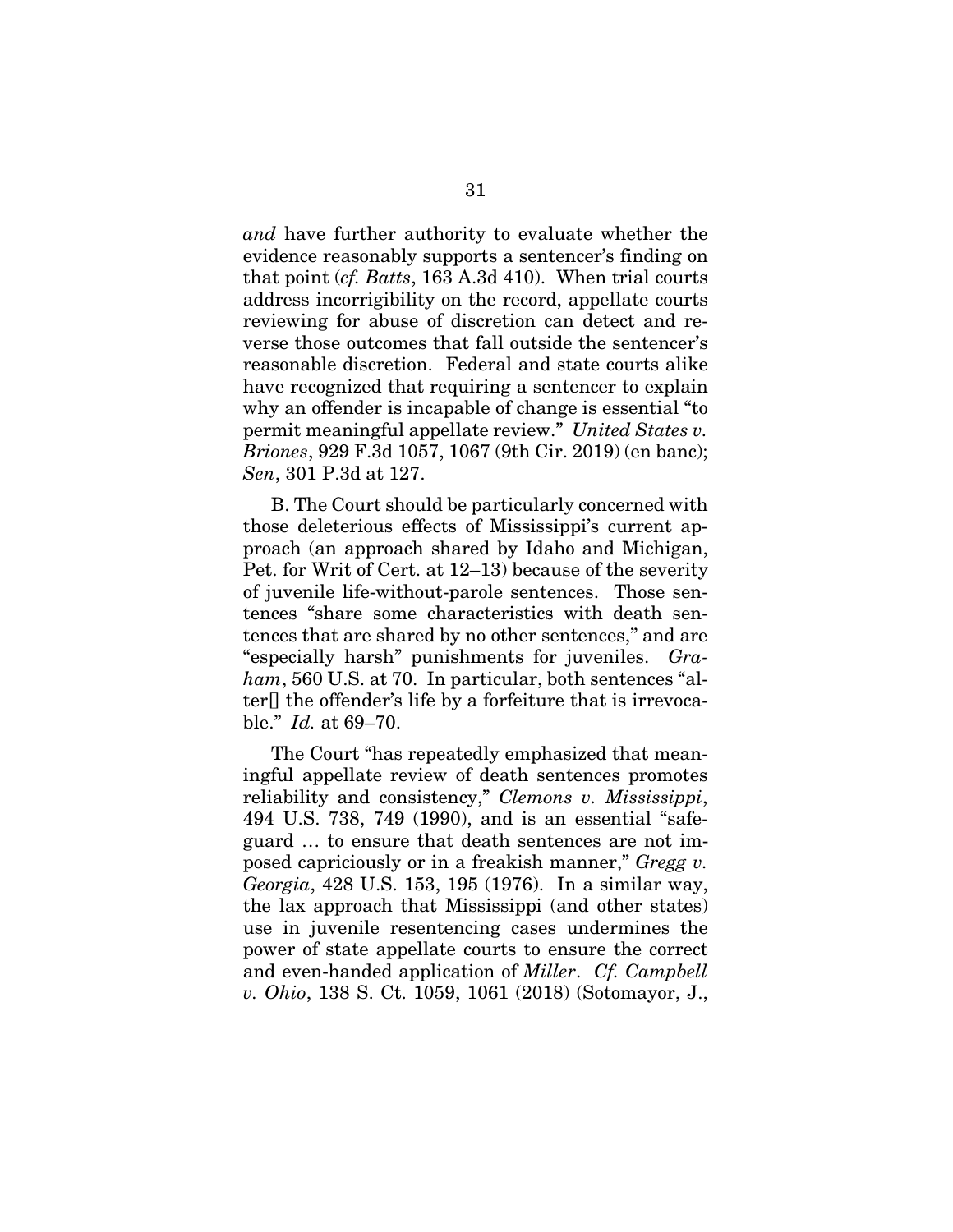statement respecting the denial of certiorari) (reasoning that the need for meaningful appellate review of capital sentences might likewise apply to life-withoutparole sentences, even for adults).

Additionally, the Court has repeatedly declared that the Constitution requires "measured, consistent application" of the death penalty. *Eddings v. Oklahoma*, 455 U.S. 104, 111 (1982). The same imperative should apply to juvenile life-without-parole sentences. *Gregg*, 428 U.S. 153, held that capital sentencing procedures designed to ensure that the sentencer weighed both aggravating and mitigating factors and to create a record for appellate review provided a sufficient safeguard against arbitrariness and caprice. By analogy, *Miller* and *Montgomery* did not outlaw juvenile lifewithout-parole sentences altogether, but held the punishment must be reserved for a narrow group of offenders because of its unusual severity and limited penological justification. Yet Mississippi continues to apply the punishment unevenly and arbitrarily. That result, and the contrast with states that require additional procedural safeguards, shows that a clear determination of permanent incorrigibility is necessary to ensure that juvenile life-without-parole sentences are imposed in a consistent, constitutional manner.